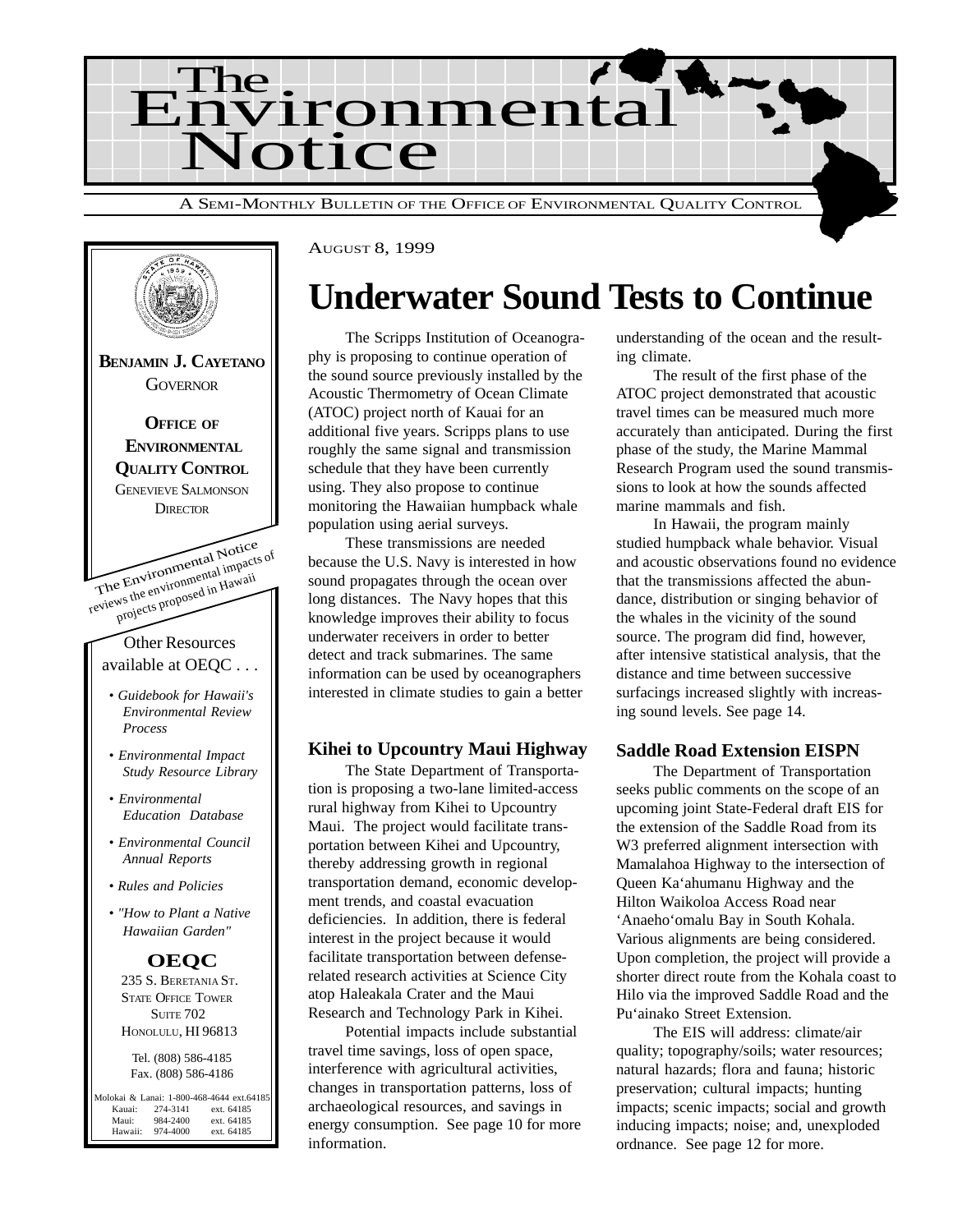# Table of **Contents**

AUGUST 8, 1999

### **1** [Oahu Notices](#page-2-0)

#### **Draft Environmental Assessments**

| (2) Kahiola Seniors Rental Housing Project (Revised) 3          |  |
|-----------------------------------------------------------------|--|
| (3) Waihee 265' Reservoir Slope and Drainage Improvements  4    |  |
|                                                                 |  |
| <b>Final Environmental Assessments/</b>                         |  |
| Findings of No Significant Impacts (FONSI)                      |  |
|                                                                 |  |
| (6) Kahumana Affordable Rental Housing Project, Phase II  6     |  |
|                                                                 |  |
| <b>National Environmental Policy Act (NEPA)</b>                 |  |
| (8) Home Port Facilities for Three NIMITZ-Class Nuclear Powered |  |
|                                                                 |  |

#### **Previously Published Projects Pending Public Comments** [Draft Environmental Assessments ......................................................7](#page-6-0) [Draft Environmental Impact Statements .............................................. 7](#page-6-0)

# 3 **Maui Notices**

| <b>Draft Environmental Assessments</b>             |  |
|----------------------------------------------------|--|
|                                                    |  |
| <b>Final Environmental Assessments/</b>            |  |
| <b>Findings of No Significant Impacts (FONSI)</b>  |  |
| (2) Kaanapali Beach Hotel Restaurant/Canoe Hale  8 |  |
|                                                    |  |
| <b>Draft Environmental Impact Statements</b>       |  |
|                                                    |  |

### 6 **[Hawaii Notices](#page-10-0)**

### **Draft Environmental Assessments** [\(1\) Kulani Correctional Facility Water System Improvements ............ 11](#page-10-0) **Final Environmental Assessments/ Findings of No Significant Impacts (FONSI)** [\(2\) Waiakea Timber Management Area Commercial](#page-11-0)

| <b>Environmental Impact Statement Preparation Notices</b> |  |  |
|-----------------------------------------------------------|--|--|

### 7 **Kauai Notices**

| <b>Draft Environmental Assessments</b>                            |
|-------------------------------------------------------------------|
| <b>Final Environmental Assessments/</b>                           |
| Finding of No Significant Impacts (FONSI)                         |
| (2) Lihue and Hanamaulu Water Development Projects, Phase III  13 |
| <b>Environmental Impact Statement Preparation Notices</b>         |
| (3) Kauai Acoustic Thermometry of Ocean Climate (ATOC),           |
|                                                                   |
| <b>Previously Published Projects Pending Public Comments</b>      |
|                                                                   |
|                                                                   |

### s **[Shoreline Notices](#page-15-0)**

### V **Pollution Control Permits**

# S **Federal Notices**

| Midway Atoll National Wildlife Refuge Historic Preservation Plan  19 |  |
|----------------------------------------------------------------------|--|

# **Letters of Notice**

| The Hawaiian Hoary Bat and Commercial Harvesting of Forest |  |
|------------------------------------------------------------|--|
|                                                            |  |

# T **Announcements**

City and County of Honolulu Reorganization ..................................... 15



*OEQC intends to make the information in this bulletin accessible to everyone. Individuals that require this material in a different format (such as large type or braille), should contact our office for assistance.*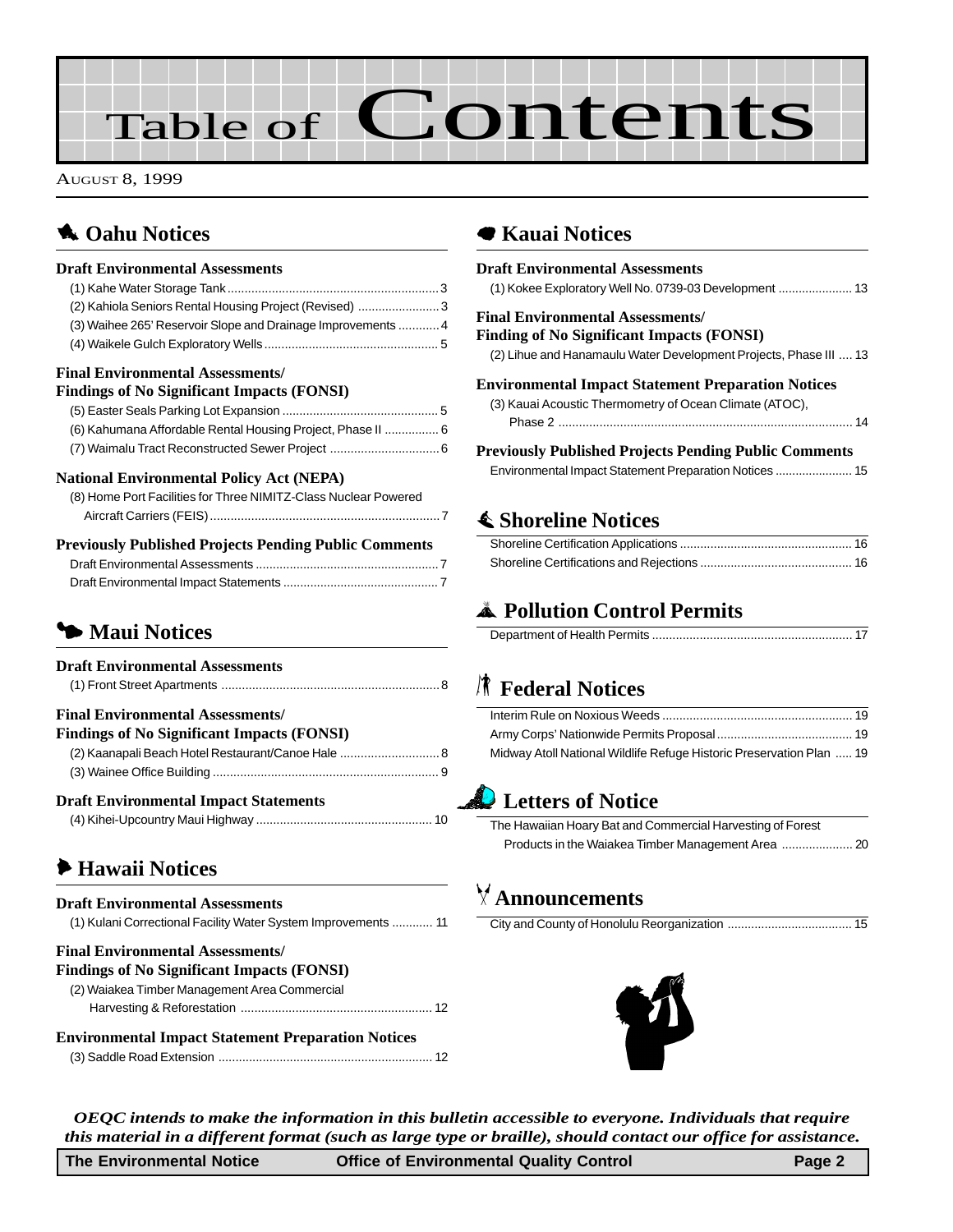**Oahu Notices**

**2**

**5**

**3**

# <span id="page-2-0"></span>**Draft Environmental Assessments**

**6**

# 1 **(1) Kahe Water Storage Tank**

| District:             | Waianae                                  |
|-----------------------|------------------------------------------|
| TMK:                  | $9 - 2 - 3:27$                           |
| Applicant:            | Hawaiian Electric Company, Inc.          |
|                       | P.O. Box 2750                            |
|                       | Honolulu, Hawaii 96840-0001              |
|                       | Contact: Jon Yanagida (543-7005)         |
|                       | <b>Approving Agency/Accepting</b>        |
| <b>Authority:</b>     | City and County of Honolulu              |
|                       | Department of Planning and Permitting    |
|                       | 650 South King Street, 7th Floor         |
|                       | Honolulu, Hawaii 96813                   |
|                       | Contact: Ardis Shaw-Kim (527-5349)       |
| <b>Public Comment</b> |                                          |
| <b>Deadline:</b>      | September 7, 1999                        |
| Status:               | DEA First Notice pending public comment. |
|                       | Address comments to the annlicant with   |

Address comments to the applicant with copies to the approving agency or accepting authority and OEQC.

#### **Permits Required**: SMA

Hawaiian Electric Company, Inc. (HECO) proposes to modify the existing Kahe Power Plant facilities with the addition of a cylindrical water storage tank, with a footprint of approximately 1,700 square feet. The proposed water tank will be between 40 to 44 feet in diameter. The sidewall of the tank will be as high as 36 feet tall. The conical roof will be as high as 5 feet above the height of the side wall to give the tank a maximum height of 41 feet above grade.

The water tank site was previously graded, probably in the 1960's with installation of infrastructure for the existing Kahe Power Plant. Grass and kiawe trees currently cover the site. Approximately 1,700 square feet of the site will be cleared. About 4,000 cubic yards of expansive soils will be removed and replaced with non-expansive fill.

The steel water tank will be painted to blend with the adjacent surroundings.

# 1 **(2) Kahiola Seniors Rental Housing Project (Revised)**

**<sup>8</sup> <sup>1</sup>**

**7 4**

| District:                         | Honolulu                                    |
|-----------------------------------|---------------------------------------------|
| TMK:                              | 2-6-24: 70 and 71                           |
| Applicant:                        | The Genesis Foundation                      |
|                                   | P. O. Box 88269                             |
|                                   | Honolulu, Hawaii 96830-8269                 |
|                                   | Contact: Dr. Nicholas B. Christoff          |
| <b>Approving Agency/Accepting</b> |                                             |
| <b>Authority:</b>                 | City and County of Honolulu                 |
|                                   | Department of Planning and Permitting       |
|                                   | 650 South King Street, 7th Floor            |
|                                   | Honolulu, Hawaii 96813                      |
|                                   | Contact: Steve Tagawa (523-4817)            |
| <b>Consultant:</b>                | Media 5 Ltd.                                |
|                                   | 345 Queen Street, Suite 900                 |
|                                   | Honolulu, Hawaii 96813                      |
|                                   | Contact: Evan Cruthers (524-2040)           |
| <b>Public Comment</b>             |                                             |
| Deadline:                         | September 7, 1999                           |
| Status:                           | DEA First Notice pending public comment.    |
|                                   | Address comments to the applicant with      |
|                                   | copies to the approving agency or accepting |
|                                   | authority, the consultant and OEQC.         |
|                                   |                                             |
|                                   |                                             |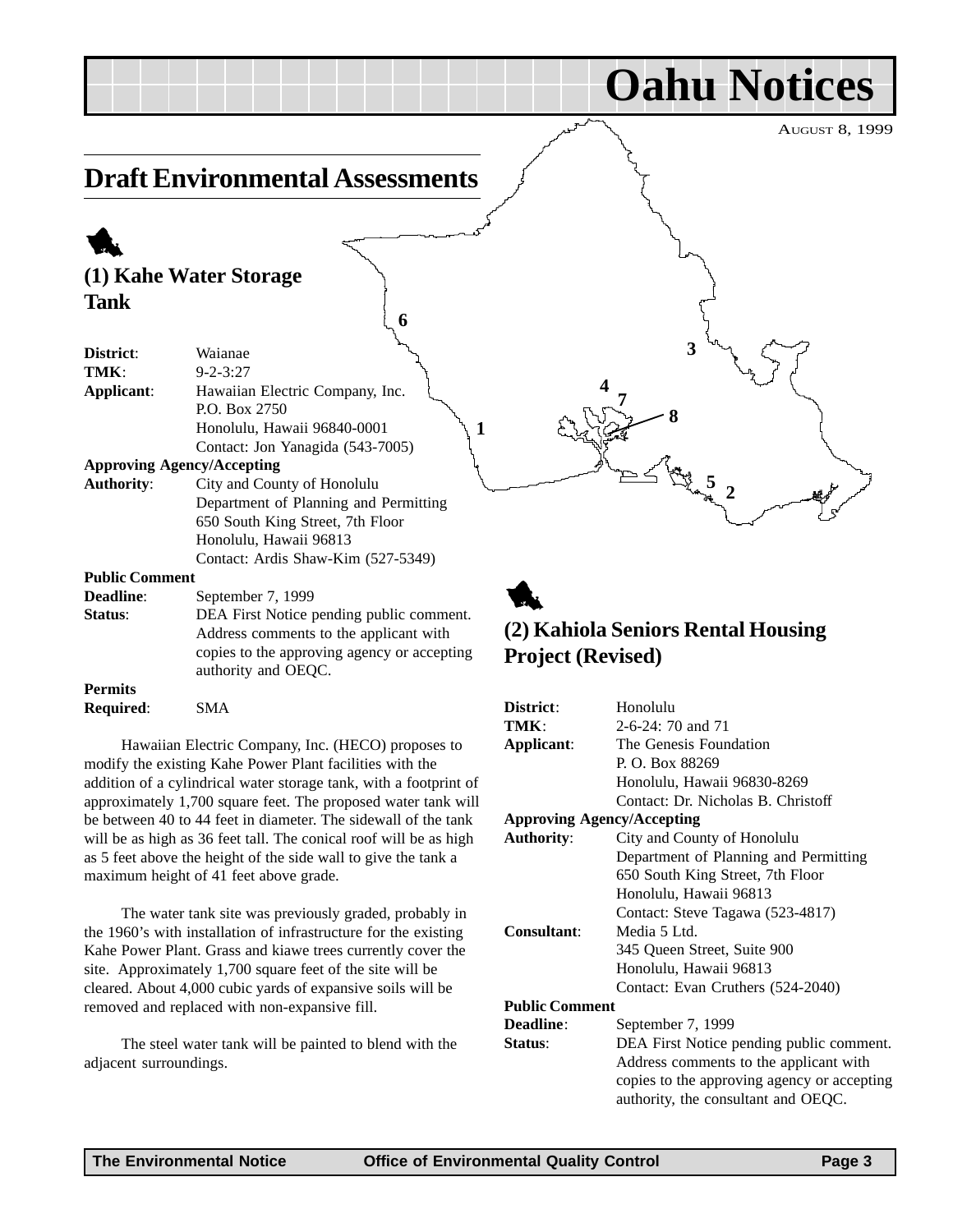# <span id="page-3-0"></span>**Oahu Notices**

AUGUST 8, 1999

### **Permits**

**Required**: Waikiki Special District

The applicant, The Genesis Foundation, in their revised proposal, plans to construct an affordable rental housing apartment complex for seniors at 2423 and 2429 Ala Wai Boulevard, Waikiki, Oahu. The revised complex will consist of a 8-story atrium building of 109 rental apartments, one 2 bedroom unit for the building manager, a one-story meeting and activities service building, parking, and an on grade loading area.

The complex will be rented under established guidelines to individuals with incomes of no more than sixty (60) percent of the Honolulu mean income level. The complex will offer various building services, including a serving kitchen, mail room, a coin-operated laundry room, a multi-purpose room, outdoor recreation space with a covered lanai and enclosed garden area. The landscaping and garden will be designed to contribute to a Hawaiian sense of place.

The environmental impacts of the proposed development are not expected to be significant with use of appropriate mitigation measures. According to the applicant, the project is expected to reduce the fugitive dust, erosion and sediment transport that occurs from the current vacant, undeveloped parcel and will improve the overall aesthetic in the area.

The project is being processed under a Waikiki Special District Permit and concurrently pursuant to Chapter 201G, Hawaii Revised Statutes (HRS) exemptions from various zoning requirements for density, height, parking, height setback, building and open space, as well as park dedication and tax fees.

*Note***:** *The "Kahiola Rental Housing Project" draft EA published in the May 8, 1999 Environmental Notice was withdrawn by the City & County of Honolulu Department of Planning & Permitting on August 2, 1999.*



### **(3) Waihee 265' Reservoir Slope and Drainage Improvements**

**District**: Koolaupoko **TMK**: 4-7-47: 13, 4-7-07: 5, 4-7-33: 36

| Applicant:            | City and County of Honolulu                 |
|-----------------------|---------------------------------------------|
|                       | Board of Water Supply                       |
|                       | 630 South Beretania Street                  |
|                       | Honolulu, Hawaii 96843                      |
|                       | Contact: Barry Usagawa (527-5235)           |
|                       | <b>Approving Agency/Accepting</b>           |
| <b>Authority:</b>     | City and County of Honolulu                 |
|                       | Board of Water Supply                       |
|                       | 630 South Beretania Street                  |
|                       | Honolulu, Hawaii 96843                      |
|                       | Contact: Clifford Jamile (527-6180)         |
| Consultant:           | <b>Belt Collins Hawaii</b>                  |
|                       | 680 Ala Moana Boulevard, First Floor        |
|                       | Honolulu, Hawaii 96813-5406                 |
|                       | Contact: Glen Koyama (521-5361)             |
| <b>Public Comment</b> |                                             |
| Deadline:             | September 7, 1999                           |
| Status:               | DEA First Notice pending public comment.    |
|                       | Address comments to the applicant with      |
|                       | copies to the approving agency or accepting |
|                       | authority, the consultant and OEQC.         |
| <b>Permits</b>        |                                             |
|                       |                                             |

**Required**: CDUA, grading

The City and County of Honolulu Board of Water Supply (BWS) proposes to improve the cut slope and drainage system at its Waihee 265 Reservoir in Waihee, Oahu. The 1.4-acre site, located on Puu Kolo Ridge between Waihee and Kaalaea Valleys, is at the 245-foot elevation approximately 4,000 feet from Kamehameha Highway and the shoreline. The Tax Map Key (TMK) for the site is 4-7-47: 13. With the proposed improvements, two adjacent parcels, identified as TMK 4-7-07: 5 and TMK 4-7-33: 36, will also be involved with the project.

The BWS is proposing to stabilize the cut slope and minimize the potential of erosion and land slippage by reducing the gradient on the bank from 0.5:1 to 1:1. Stabilization will be further enhanced by the installation of an erosion control mat and planting of groundcover. On the north slope, an existing drainage bench will be repaired and improved to create a grassed swale. A new drainage system, designed to replace an existing drainage course will be installed.

Construction is preliminarily scheduled to begin in early 2000 and be completed approximately six months after construction commences.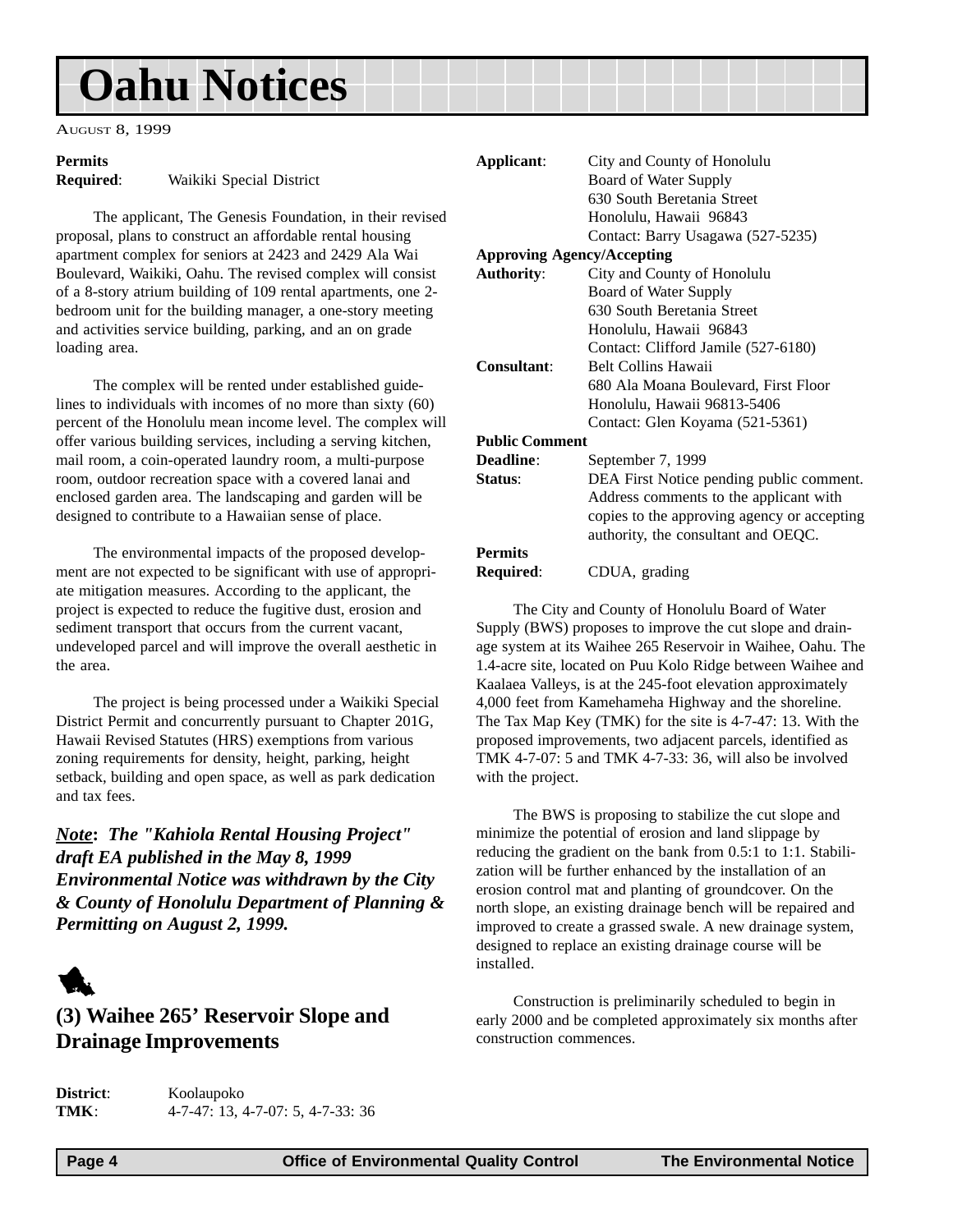# **Oahu Notices**

#### AUGUST 8, 1999

# <span id="page-4-0"></span>1 **(4) Waikele Gulch Exploratory Wells**

| District:             | Ewa                                      |
|-----------------------|------------------------------------------|
| TMK:                  | $9 - 4 - 02:8$                           |
| Applicant:            | Department of Land and Natural Resources |
|                       | 1151 Punchbowl Street, Room 221          |
|                       | Honolulu, Hawaii 96813                   |
|                       | Contact: Andrew Monden (587-0230)        |
|                       | <b>Approving Agency/Accepting</b>        |
| <b>Authority:</b>     | Same as above.                           |
| <b>Consultant:</b>    | Belt Collins Hawaii Ltd.                 |
|                       | 680 Ala Moana Boulevard, First Floor     |
|                       | Honolulu, Hawaii 96813                   |
|                       | Contact: Glen Koyama (521-5361)          |
| <b>Public Comment</b> |                                          |
| <b>Deadline:</b>      | September 7, 1999                        |
| Status:               | DEA First Notice pending public comment. |
|                       | Address comments to the applicant with   |
|                       | copies to the consultant and OEQC.       |
| <b>Permits</b>        |                                          |
| Required:             | Grading, well construction & water use   |
|                       |                                          |

The Department of Land and Natural Resources is proposing to develop a well field containing four exploratory wells on a 25,000 sq. ft. site that is situated within a 49.2-acre vacant parcel owned by Amfac Land Company, Ltd. A rightof-entry will be obtained from the owner to conduct the exploratory operation. The parcel, identified as Tax Map Key 9-4-02: 8, is located in Waikele Gulch mauka of the H-1 Freeway. Village Park of Kunia and Waikele residential community are located above the gulch rim to the west and east of the property, respectively.

Access to the parcel is via a private road from Waipahu Street in Waipahu. The unimproved road is owned by Amfac Land Company, Ltd. and partially by the City and County of Honolulu.

The four exploratory wells will be drilled, cased and pump tested at the site. If the first well proves unsuccessful, the well field will be abandoned and a new well field explored. If the first well proves successful, the remaining three wells will be drilled, cased and pump tested. All four wells will then be outfitted and converted into permanent production wells. The conversion to production wells, which will be preceded by the acquisition of the site and associated easements, will be part of a Phase II operation, and a separate Environmental Assessment or Environmental Impact Statement will be prepared.

Installation of the first exploratory well is estimated to commence in November 1999. The drilling and subsequent pump tests are expected to be completed approximately five months after the project is begun or about April 2000. Each subsequent well would require a similar timetable for implementation.

The preliminary cost estimate for the first exploratory well and pump test is approximately \$375,000. The three remaining or subsequent wells would cost approximately \$600,000.

# **Final Environmental Assessments/Findings of No Significant Impacts (FONSI)**



### **(5) Easter Seals Parking Lot Expansion**

| District:                         | Honolulu                                 |
|-----------------------------------|------------------------------------------|
| TMK:                              | 2-1-38: portion Alapai Street            |
| Applicant:                        | Department of Land and Natural Resources |
|                                   | Land Division                            |
|                                   | P.O. Box 621                             |
|                                   | Honolulu, Hawaii 96809                   |
|                                   | Contact: Charlene Unoki (587-0456)       |
| <b>Approving Agency/Accepting</b> |                                          |
| <b>Authority:</b>                 | Same as above.                           |
| Consultant:                       | Wilson Okamoto & Associates, Inc.        |
|                                   | 1907 South Beretania Street, Suite 400   |
|                                   | Honolulu, Hawaii 96826                   |
|                                   | Contact: Earl Matsukawa (946-2277)       |
| <b>Public Challenge</b>           |                                          |
| Deadline:                         | September 7, 1999                        |
| Status:                           | FEA/FONSI issued, project may proceed.   |
| <b>Permits</b>                    |                                          |
| Required:                         | CUP-minor, grading, excavation, building |
|                                   |                                          |

The State of Hawaii Department of Land and Natural Resources (DLNR) Land Division proposes to lease State property for expansion of the existing parking lot at the Easter Seals Hawaii facility located at 710 Green Street in Honolulu, Island of Oahu. The proposed parking lot expansion will be developed by Easter Seals Hawaii.

The proposed project will provide up to six (6) asphaltpaved parking stalls in addition to the existing eight (8) stalls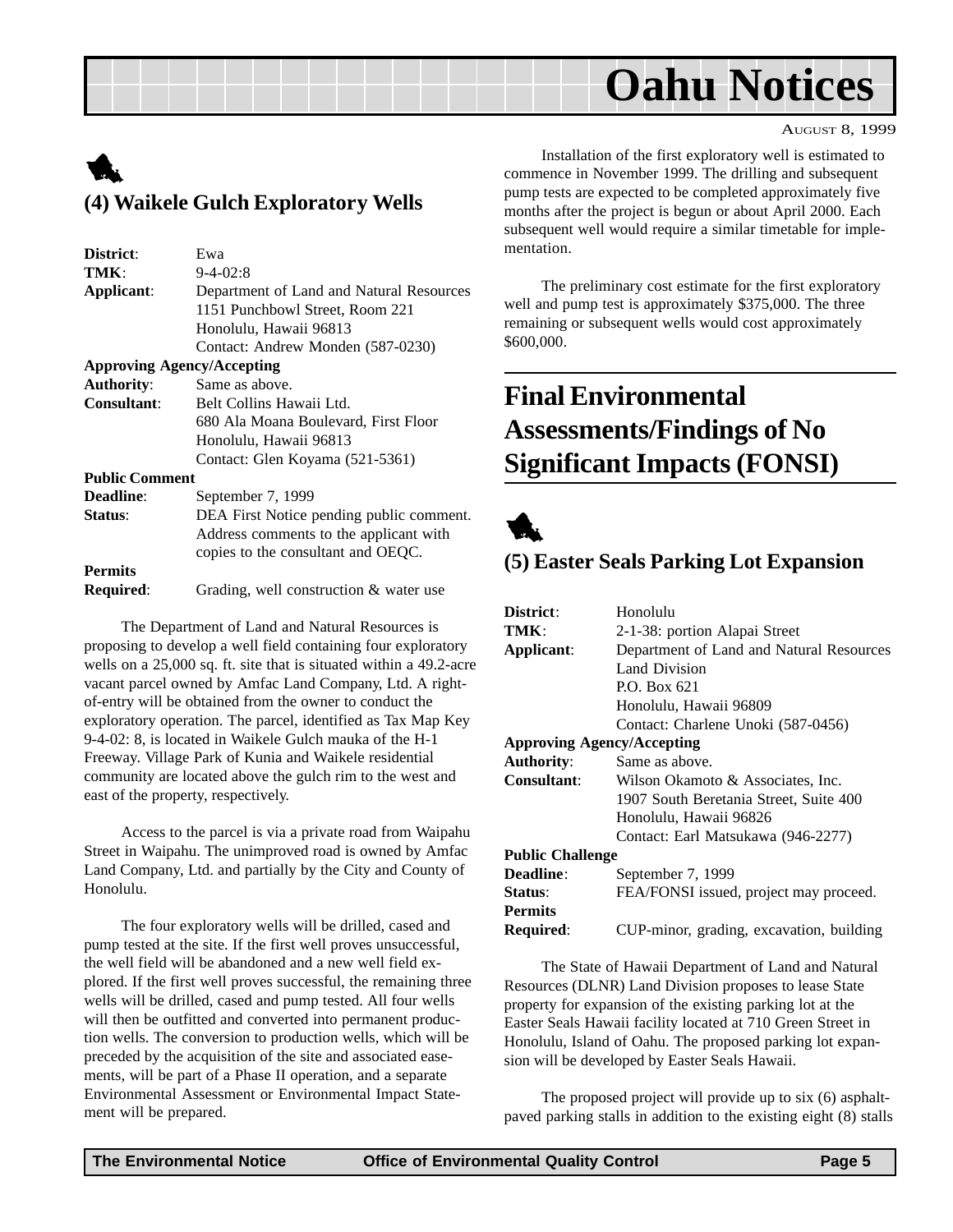# <span id="page-5-0"></span>**Oahu Notices**

#### AUGUST 8, 1999

at the facility. The facility currently houses the Sultan School, a Youth Services Program (Teen Program) and administrative offices. The proposed parking expansion will extend into an approximately 1,800 square-foot portion of the adjacent Alapai Street right-of-way which is impassable to vehicular traffic. Easter Seals Hawaii will enter into a lease with the State of Hawaii for use of this portion of Alapai Street. The project site will be subdivided from the Alapai Street right-ofway and consolidated with the adjacent Easter Seals Hawaii parcel.

No significant impacts are anticipated from the construction operation of the proposed project.

# 1

### **(6) Kahumana Affordable Rental Housing Project, Phase II**

| Waianae                                |
|----------------------------------------|
| $8 - 6 - 6:01$                         |
| City and County of Honolulu            |
| Department of Community Services       |
| 715 South King Street, Room 311        |
| Honolulu, Hawaii 96813                 |
| Contact: Keith Ishida (527-5092)       |
| <b>Approving Agency/Accepting</b>      |
| Same as above.                         |
| <b>Public Challenge</b>                |
| September 7, 1999                      |
| FEA/FONSI issued, project may proceed. |
| Building, grading, Chapter 201G        |
| exemptions                             |
|                                        |

Alternative Structures International (ASI), a nonprofit corporation, proposes to develop 34 transitional housing units for homeless families on city-owned land in Lualualei Valley, Waianae. ASI will be requesting of the City Council various exemptions from land use plans and development requirements pursuant to Chapter 201G, Hawaii Revised Statutes (HRS), to permit multifamily housing development on the project site.

The project is intended to build upon the transitional housing program at Ohana Ola O' Kahumana (Kahumana Phase I) which is located on the eastern edge of the parcel. The Phase II project will be clustered along the western edge of the project site. Kahumana Phase II includes 28 twobedroom units, 6 three-bedroom units, a multipurpose community center with approximately 4,000 square feet of

interior space, approximately 2,000 square feet of storage space, approximately 39 parking stalls, laundry facilities, agricultural areas and open space.

Total project costs are estimated to be approximately \$6,500,000. ASI will seek funding through various city, state and federal programs, as well as financial institutions, foundations and other private sources. Pending the receipt of funding and necessary approvals, construction of Kahumana Phase II will begin in the summer of 1999, with a construction period of 12 to 14 months. No additional development of the project site will occur after completion of the Kahumana Phase II project.



### **(7) Waimalu Tract Reconstructed Sewer Project**

| District:               | Ewa                                     |
|-------------------------|-----------------------------------------|
| TMK:                    | $9-8-10$ , 22, 23 & 24                  |
| Applicant:              | City and County of Honolulu             |
|                         | Department of Design & Construction     |
|                         | 650 South King Street, 14th Floor       |
|                         | Honolulu, Hawaii 96813                  |
|                         | Contact: Carl Arakaki (523-4671)        |
|                         | <b>Approving Agency/Accepting</b>       |
| <b>Authority:</b>       | Same as above.                          |
| Consultant:             | Gray, Hong, Bills & Associates, Inc.    |
|                         | 119 Merchant Street, Suite 607          |
|                         | Honolulu, Hawaii 96813                  |
|                         | Contact: David Bills (521-0306)         |
| <b>Public Challenge</b> |                                         |
| Deadline:               | September 7, 1999                       |
| <b>Status:</b>          | FEA/FONSI issued, project may proceed.  |
| <b>Permits</b>          | NPDES, right-of-way excavation, ambient |
| Required:               | noise                                   |

The City & County of Honolulu's Department of Design & Construction is proposing to reconstruct portions of the Waimalu Tract sewer system located in Waimalu, Aiea, Oahu. The project site is bounded by Kamehameha Highway, Waimalu Stream, Moanalua Road, and Moanalua Loop. The Waimalu Tract area generates wastewater flows from a primarily residential area and the Waimalu Shopping Center commercial area. Currently, the project site requires excess maintenance to prevent possible sewage spills and overflows due to grease build-up. The proposed project consists of the replacement and rehabilitation of existing gravity sewers that are cracked and experience adverse grade due to uneven soil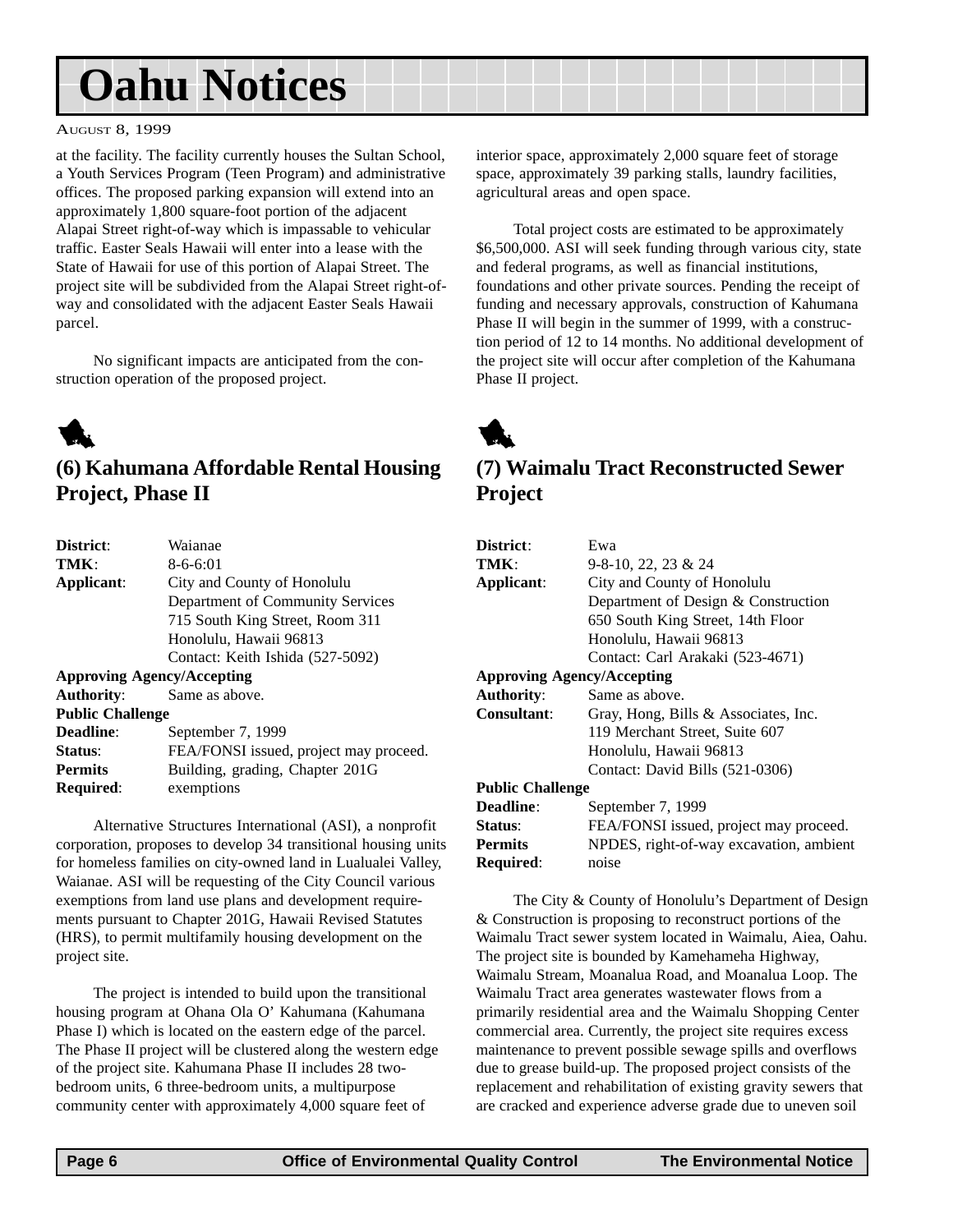

<span id="page-6-0"></span>consolidation. The proposed project also includes the construction of a new siphon manhole that will require bypass pumping of wastewater across Waimalu Stream channel. Precautions will be taken such as providing backup bypass pumping capacity.

Long term impacts of the proposed project will probably be negligible since sewer services would improve for residents and businesses. The environmental impacts are primarily short-term and directly related to construction activities. Although hydrocarbon emissions from construction equipment and vehicles are expected, it should not significantly alter the existing air environment which is adjacent to heavily-traveled roadways (Kamehameha Highway and H-1 Freeway.) The noise and traffic may increase near the vicinity of the project site. Construction will be completed during normal working hours to mitigate the impacts of the project.

# **National Environmental Policy Act (NEPA)**



### **(8) Home Port Facilities for Three NIMITZ-Class Nuclear Powered Aircraft Carriers (FEIS)**

The Department of the Navy has extended the public review period for the Final Environmental Impact Statement (FEIS) for Developing Home port Facilities for Three NIMITZ-Class Nuclear Powered Aircraft Carriers in Support of the United States Pacific Fleet. The Notice of Availability (NOA) for the FEIS was published in the Federal Register on July 9, 1999. (A notice was also published in the July 23, 1999 issue of the *Environmental Notice.*)

The public review period of 45 days is extended 15 days for a total of 60 days and will now end on September 7, 1999.

Please send your comments to Bob Hexom (Code 4PLR.BH), Southwest Division, Naval Facilities Engineering Command, 1220 Pacific Highway, San Diego, California, 92132, fax (619) 532-1096 or email address at CVN\_HOMEPORTING@efdsw.navfac.navy.mil. For additional information or to leave a message call 1-888-428- 6440. Written comments must be postmarked by September 7, 1999. 1

# **Previously Published Projects Pending Public Comments**

### **Draft Environmental Assessments**

#### **1** Keaahala Road Widening Project

| Applicant:                        | Department of Transportation       |
|-----------------------------------|------------------------------------|
|                                   | <b>Highways Division</b>           |
|                                   | 869 Punchbowl Street               |
|                                   | Honolulu, Hawaii 96813             |
|                                   | Contact: Craig Watanabe (692-7551) |
| <b>Approving Agency/Accepting</b> |                                    |
| <b>Authority:</b>                 | Same as above.                     |
| <b>Public Comment</b>             |                                    |
| Deadline:                         | August 23, 1999                    |

#### $\triangle$  **Keola Elderly Housing Project**

| Applicant:                        | <b>Network Enterprises Housing Development</b> |
|-----------------------------------|------------------------------------------------|
|                                   | Corporation                                    |
|                                   | 2828 Paa Street, Suite 3090                    |
|                                   | Honolulu, Hawaii 96819                         |
|                                   | Contact: Rene Berthiaume (839-7704)            |
| <b>Approving Agency/Accepting</b> |                                                |
| <b>Authority:</b>                 | Department of Land and Natural Resources       |
|                                   | 1151 Punchbowl Street, Rom 130                 |
|                                   | Honolulu, Hawaii 96813                         |
|                                   | Contact: Charlene Unoki (587-0433)             |
| <b>Public Comment</b>             |                                                |
| <b>Deadline:</b>                  | August 23, 1999                                |

### **Draft Environmental Impact Statements**

#### 1 **Oahu Commercial Harbors 2020 Master Plan**

| Applicant:            | Department of Transportation                |
|-----------------------|---------------------------------------------|
|                       | <b>Harbors Division</b>                     |
|                       | 79 S. Nimitz Highway                        |
|                       | Honolulu, Hawaii 96813                      |
|                       | Contact: Glenn Soma (587-2503)              |
|                       | <b>Approving Agency/Accepting</b>           |
| <b>Authority:</b>     | Governor, State of Hawaii                   |
|                       | c/o Office of Environmental Quality Control |
|                       | 235 South Beretania Street, Suite 702       |
|                       | Honolulu, Hawaii 96813                      |
| <b>Public Comment</b> |                                             |
| <b>Deadline:</b>      | August 23, 1999                             |
|                       |                                             |

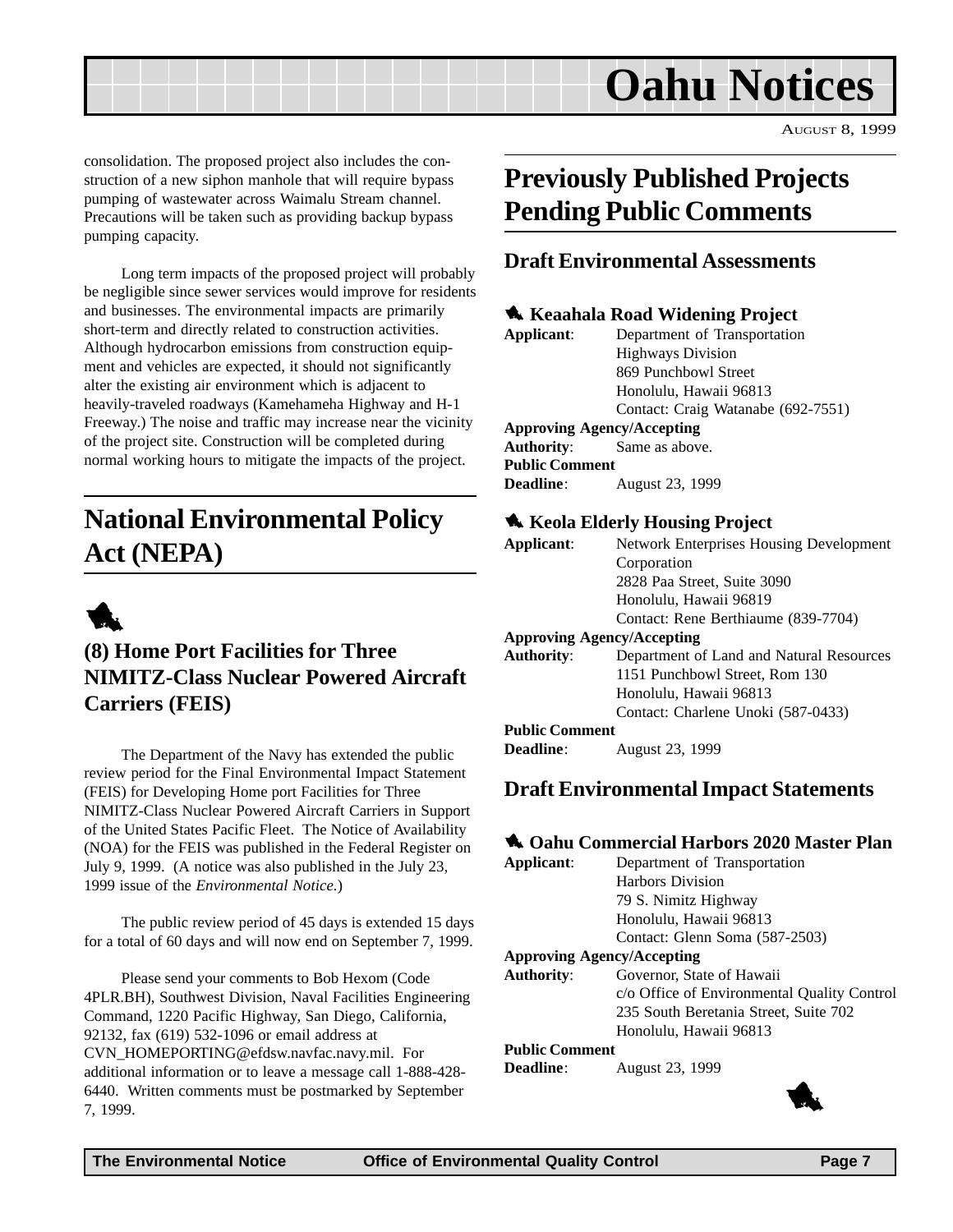# <span id="page-7-0"></span>**Maui Notices**

AUGUST 8, 1999

### **Draft Environmental Assessments**

# $\blacklozenge$ **(1) Front Street Apartments**

| District:                         | Lahaina                                     |
|-----------------------------------|---------------------------------------------|
| TMK:                              | 4-5-03:13, 14, 15, 38, 39 & 40              |
| Applicant:                        | SunAmerica Affordable Housing Partners,     |
|                                   | Inc.                                        |
|                                   | Contact: A. Christian Hart (310-772-6156)   |
| <b>Approving Agency/Accepting</b> |                                             |
| <b>Authority:</b>                 | County of Maui                              |
|                                   | Department of Housing and Human Concerns    |
|                                   | 200 S. High Street                          |
|                                   | Wailuku, HI 96793                           |
|                                   | Contact: Edwin Okubo (270-7355)             |
| Consultant:                       | Chris Hart & Partners                       |
|                                   | Landscape Architecture and Planning         |
|                                   | 1955 Main Street, Suite 200                 |
|                                   | Wailuku HI 96793                            |
|                                   | Contact: Rory Frampton (242-1955)           |
| <b>Public Comment</b>             |                                             |
| <b>Deadline:</b>                  | September 7, 1999                           |
| Status:                           | DEA First Notice pending public comment.    |
|                                   | Address comments to the applicant with      |
|                                   | copies to the approving agency or accepting |
|                                   | authority, the consultant and OEQC.         |
| <b>Permits</b>                    |                                             |
| Required:                         | SMA; 201G-118, HRS                          |

**1 3**

**2**

The project site is approximately 8.76 acres in size and is bounded by Front Street, Kenui Street, and Wainee Street in the northern section of Lahaina Town. The project site is a combination of six parcels with a total area and is currently vacant except for Parcel 14, which is occupied with a woodframe structure which was formerly utilized as a preschool. This structure will be renovated and incorporated into the project as a learning/tele-medicine center. The project layout consists of a mixture of one and two story units with the number of units per building ranging from four to eight. Access will be via Kenui Street, about midway between Front Street and Wainee. A large portion of the site will be landscaped lawns which can be used for active or passive recreation. Three recreational areas will be provided, including two "tot lots". A covered parking stall will be available to

every unit (140 total covered stalls), a total of 210 parking stalls will be provided on-site. Fifty percent of the units will be available to families earning no more than fifty percent of the annual median gross income (AMGI) for the County of Maui as established by the State and Federal governments through the Low Income Housing Tax Credit Program. The remaining fifty percent will be available to families or individuals earning no more than 60 percent of AMGI. The project site is designated for Multi-Family use by the West Maui Community Plan, the majority of the project site is zoned Apartment.

**4**

# **Final Environmental Assessments/Findings of No Significant Impacts (FONSI)**



### **(2) Kaanapali Beach Hotel Restaurant/ Canoe Hale**

**District**: Lahaina **TMK**: 4-4-8:03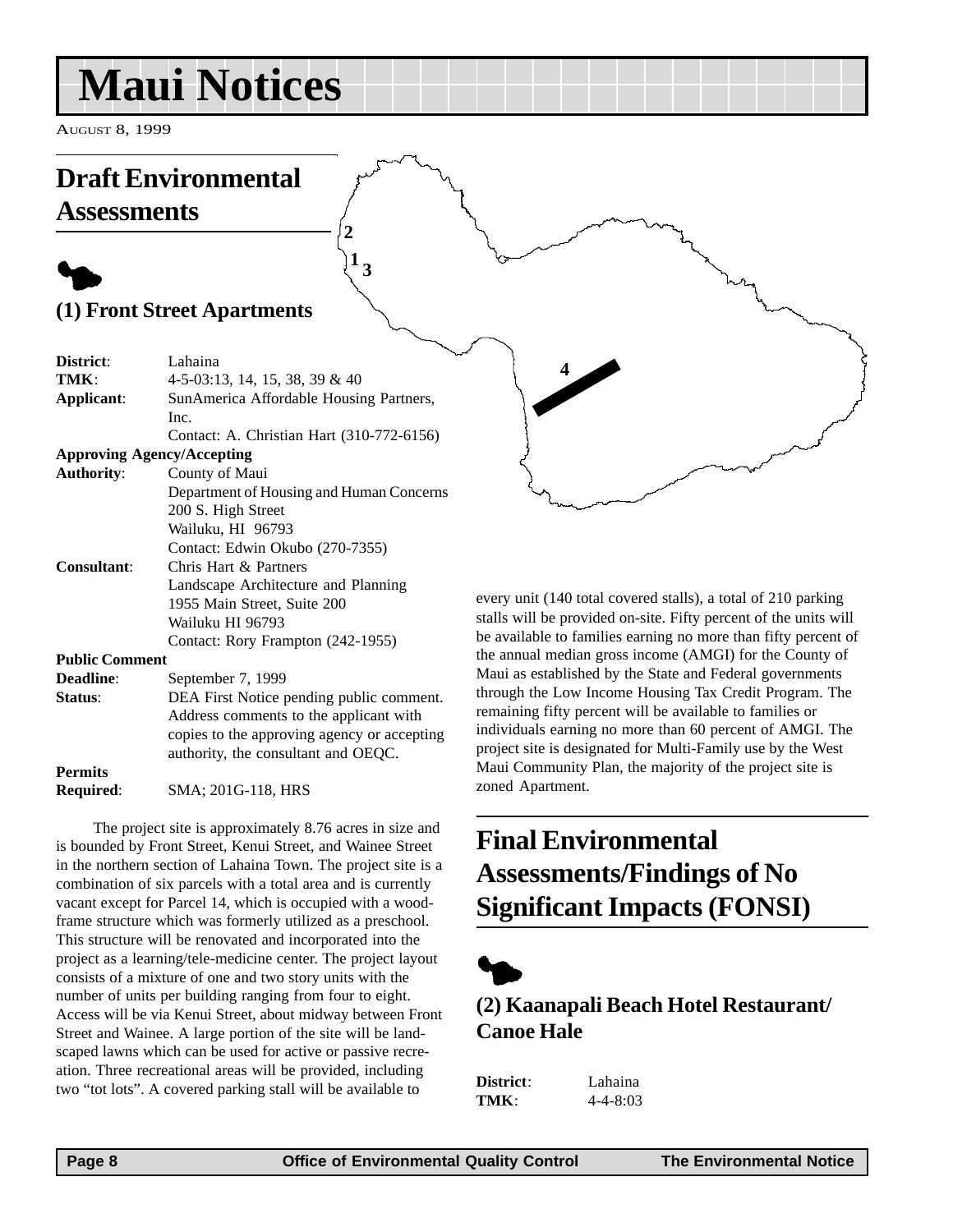<span id="page-8-0"></span>

| Applicant:                        | Kaanapali Beach Hotel                    |
|-----------------------------------|------------------------------------------|
|                                   | 2525 Kaanapali Parkway                   |
|                                   | Lahaina, Hawaii 96761                    |
|                                   | Contact: Michael B. White (808) 667-0211 |
| <b>Approving Agency/Accepting</b> |                                          |
| <b>Authority:</b>                 | County of Maui                           |
|                                   | Maui Planning Commission                 |
|                                   | 250 South High Street                    |
|                                   | Wailuku, Hawaii 96793                    |
|                                   | Contact: Ann Cua (808) 270-7735          |
| Consultant:                       | Chris Hart & Partners                    |
|                                   | Landscape Architecture and Planning      |
|                                   | 1955 Main Street, Suite 200              |
|                                   | Wailuku HI 96793                         |
|                                   | Contact: Rory Frampton (808) 242-1955    |
| <b>Public Challenge</b>           |                                          |
| Deadline:                         | September 7, 1999                        |
| Status:                           | FEA/FONSI issued, project may proceed.   |
| <b>Permits</b>                    | SMA amendment, building, shoreline       |
| Required:                         | setback variance                         |

Ka'anapali Beach Hotel is requesting a Shoreline Area Variance and an amendment to a previously issued Special Management Area (SMA) Permit (90/SM1-040) in order to locate a restaurant/canoe facility partially within the 150 ft. shoreline setback area. FONSI determinations were made for the project in 1990 and 1998, and the new location is not expected to change the addressed impacts to the natural environment or infrastructure. Temporary, construction related impacts to noise and air quality will be mitigated by restricting construction activities to standard business hours, and through adherence to the Department of Health's rules and regulations.

The location of the proposed facility has been based on a historical analysis of shoreline erosion/accretion rates. While the beach in front of the facility has tended to accrete over the last fifty years, a conservative approach was taken in situating the proposed restaurant well behind the most extreme shoreline retreat, which occurred in 1949. However unlikely, in the case of an unprecedented erosion event, impacts will be minimized and mitigated by the facilities coastal-sensitive substructure. The Restaurant/Canoe Hale's foundation will rest on piers, allowing it to withstand wave action while not causing adverse impacts to beach processes. Likewise, walkways servicing the facility will be made up of movable sections that can be relocated under threat of wave action.



### **(3) Wainee Office Building**

| District:                         | Lahaina                                   |
|-----------------------------------|-------------------------------------------|
| TMK:                              | $4 - 5 - 07:04$                           |
| Applicant:                        | Finance Realty, Ltd.                      |
|                                   | 1164 Bishop Street, Suite 1100            |
|                                   | Honolulu, Hawaii 96813                    |
|                                   | Contact: Howard Murai (548-5175)          |
| <b>Approving Agency/Accepting</b> |                                           |
| <b>Authority:</b>                 | County of Maui, Department of Planning    |
|                                   | 250 South High Street                     |
|                                   | Wailuku, Hawaii 96793                     |
|                                   | Contact: Joe Alueta (270-7735)            |
| <b>Consultant:</b>                | Munekiyo, Arakawa & Hiraga, Inc.          |
|                                   | 305 High Street, Suite 104                |
|                                   | Wailuku, Hawaii 96793                     |
|                                   | Contact: Michael Munekiyo (244-2015)      |
| <b>Public Challenge</b>           |                                           |
| <b>Deadline:</b>                  | September 7, 1999                         |
| <b>Status:</b>                    | FEA/FONSI issued, project may proceed.    |
| <b>Permits</b>                    | Building, driveway, electrical, plumbing, |
| Required:                         | and SMA use permits                       |

Finance Realty, Ltd. proposes the development of an office building in Lahaina, Maui, Hawaii. The subject property includes 18,638 square feet and is cleared except for some mango trees, grass, and weeds. The project site is bordered by Honoapiilani Highway to the east, Wainee Street to the west, the Piilani Elderly Housing project to the north, and the Longhi Building to the south. Access to the site is via Wainee Street, a two-lane County roadway.

The subject property is situated within the State "Urban" district and is designated "Business/Commercial" and "Open Space" by the West Maui Community Plan. To establish the appropriate zoning for the proposed office building, the applicant is requesting a Change in Zoning from the "A-1, Apartment" district to the "B-2, Community Business" district.

The proposed office building will be located within the commercial district of Lahaina and is in consonance with existing business/commercial uses in the area. Conceptually, the proposed office building will be a two-story structure with up to 10,000 square feet of floor area and include professional and financial services as tenants. About 23 parking stalls will be provided as well as landscaping of the site's open and parking areas.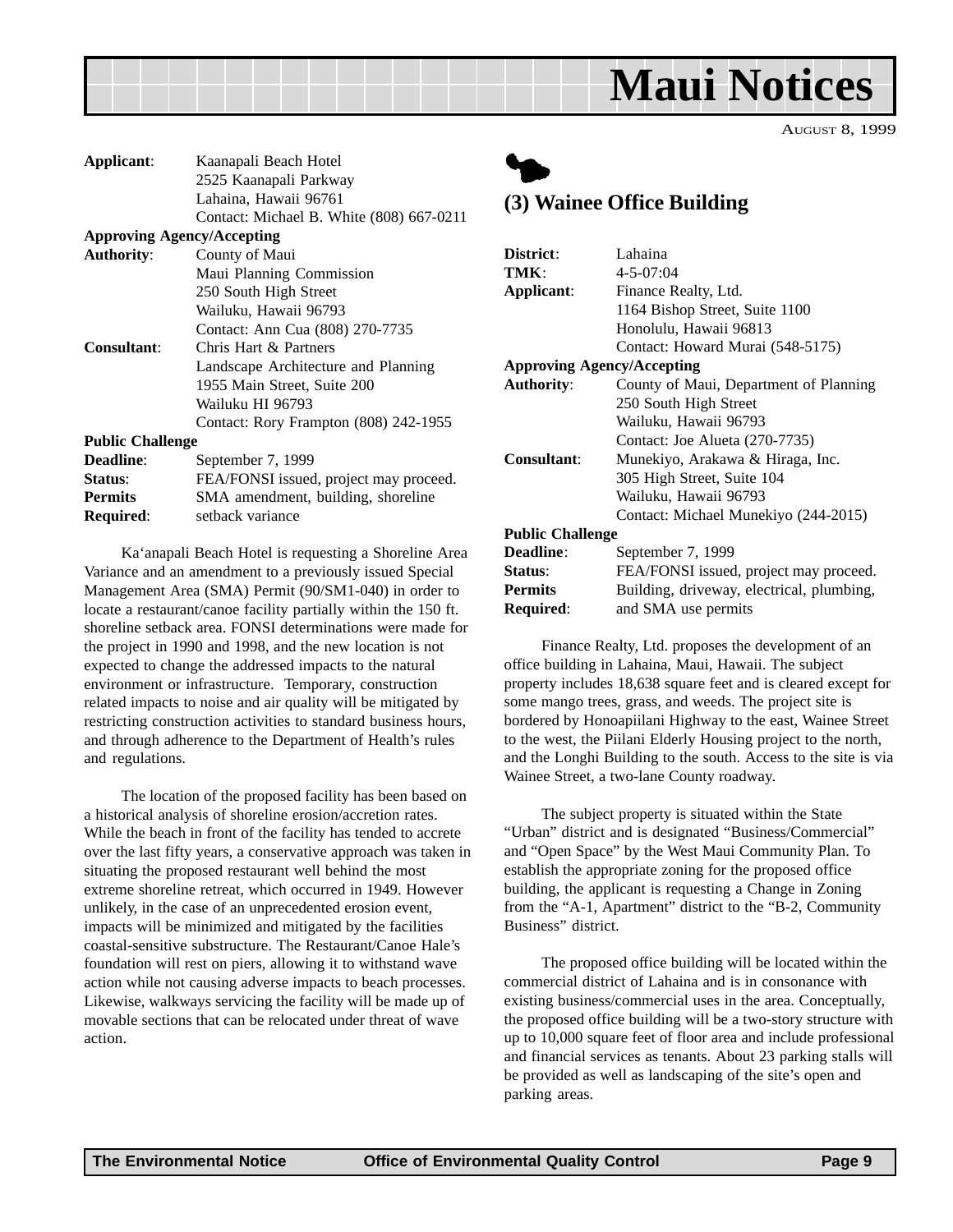# <span id="page-9-0"></span>**Maui Notices**

#### AUGUST 8, 1999

Construction of the project will commence upon the receipt of applicable regulatory permits and approvals. Pursuant to Chapter 343, HRS, an Environmental Assessment has been prepared since the subject property is within the boundaries of the Lahaina National Historic Landmark.

# **Draft Environmental Impact Statements**



### **(4) Kihei-Upcountry Maui Highway**

| District:             | Makawao                                          |
|-----------------------|--------------------------------------------------|
| TMK:                  | 2-2-2:1, 3, 4, 15, 16, 17, 54, 114; 2-3-2:7,     |
|                       | 8, 16, 17, 18, 75, 113,; 2-3-7:8; 2-3-8:3, 4,    |
|                       | 5, 28; 2-3-9:15, 28, 29, 30, 31, 32; 2-3-        |
|                       | $11:1; 2-3-32:16; 2-5-1:1, 2, 3, 9; 2-5-2:1, 2,$ |
|                       | $5: 3-9-1:16$                                    |
| <b>Applicants:</b>    | Department of Transportation Highways            |
|                       | Division                                         |
|                       | 869 Punchbowl Street                             |
|                       | Honolulu, Hawaii 96813                           |
|                       | Contact: Kenneth Au (587-1843)                   |
|                       | and                                              |
|                       | U.S. Department of Transportation                |
|                       | Federal Highways Administration                  |
|                       | 300 Ala Moana Boulevard                          |
|                       | Honolulu, Hawaii 96850                           |
|                       | Contact: Abraham Wong (541-2700)                 |
|                       | <b>Approving Agency/Accepting</b>                |
| <b>Authority:</b>     | Governor, State of Hawaii                        |
|                       | c/o Office of Environmental Quality Control      |
|                       | 235 South Beretania Street, Suite 702            |
|                       | Honolulu, Hawaii 96813                           |
| <b>Consultant:</b>    | Warren Unemori Engineering, Inc.                 |
|                       | 2145 Wells Street, Suite 403                     |
|                       | Wailuku, Hawaii 96793                            |
|                       | Contact: Warren Unemori (242-4403)               |
| <b>Public Comment</b> |                                                  |
| Deadline:             | September 22, 1999                               |
| Status:               | DEIS First Notice pending public comment.        |
|                       | Address comments to the applicants with          |
|                       | copies to the approving agency or accepting      |
|                       | authority, the consultant and OEQC.              |
| <b>Permits</b>        | Sec. 404; NPDES; WQC; CZM consistency;           |
| Required:             | grading, grubbing, stockpiling & excava-         |
|                       | tion; excavation of highway                      |

The State of Hawaii Department of Transportation and Federal Highway Administration are issuing a Draft Environmental Impact Statement for the Kihei-Upcountry Maui Highway project. This proposed two-lane limited access highway would directly link Kihei-Makena and Upcountry Maui by connecting Piilani Highway with either Haleakala Highway or Kula Highway.

The alternatives under consideration are all eight combinations of two Kihei and four Upcountry terminus options. The Kihei termini are named K1 and K2, and are located at the Piilani Highway / Kaonoulu Street intersection and the Piilani Highway / Ke Alii Alanui Street intersection, respectively. The Upcountry termini are named U1, U2-A, U2-B and U3, and are located at the Haleakala Highway / Haliimaile Road intersection, at the Haleakala Highway / Pukalani Bypass / Kula Highway ("Five Trees") intersection, on Kula Highway almost a half-a-mile south of the Five Trees intersection, and on Kula Highway just south of Pulehu Gulch, respectively. The names of the alternatives correspond to the terminus names. For example, the alignment from the Five Trees intersection to the Piilani Highway / Kaonoulu Street intersection is called Alternative U2-A,K1.

The project would facilitate transportation between Kihei and Upcountry, thereby addressing growth in regional transportation demand, economic development trends, and coastal evacuation deficiencies. In addition, there is federal interest in the project because it would facilitate transportation between defense-related research activities at Science City atop Haleakala Crater and the Maui Research and Technology Park in Kihei. The project would have both adverse and beneficial impacts. Potential impacts include substantial travel time savings, loss of open space, interference with agricultural activities, changes in transportation patterns, and savings in energy consumption. The nature of the impact varies with the alignment alternative.

To ensure that the full range of issues related to this proposed project are addressed and all significant issues are identified, comments and suggestions are invited from all interested parties.

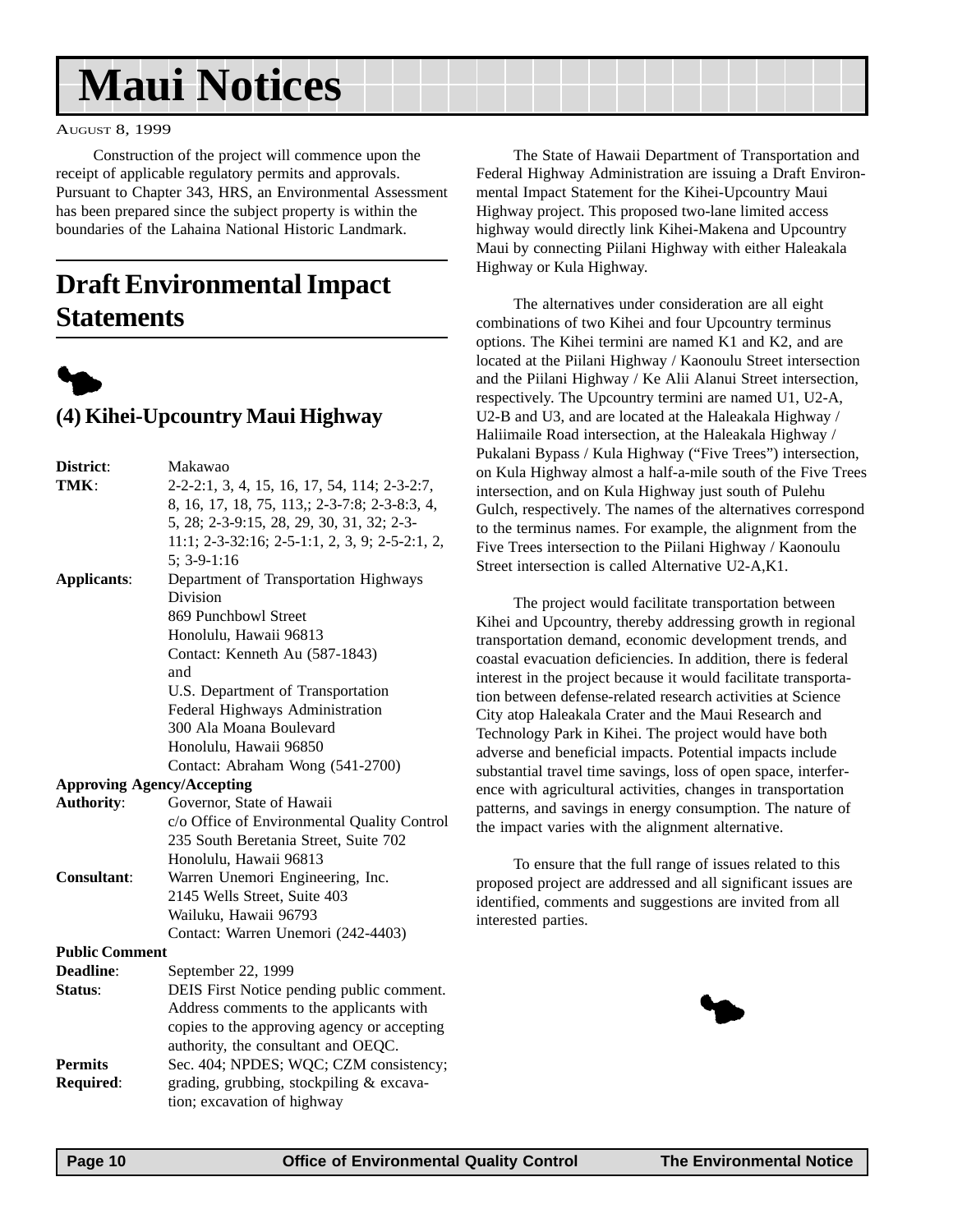# **Hawaii Notices**

AUGUST 8, 1999

# <span id="page-10-0"></span>**Draft Environmental Assessments**



**Permits**

**Required**: CDUP

### **(1) Kulani Correctional Facility Water System Improvements**

| District:             | South Hilo                               |  |  |  |
|-----------------------|------------------------------------------|--|--|--|
| TMK:                  | $2 - 4 - 8:09$                           |  |  |  |
| Applicant:            | Department of Accounting and General     |  |  |  |
|                       | <b>Services</b>                          |  |  |  |
|                       | 1151 Punchbowl Street                    |  |  |  |
|                       | Honolulu, Hawaii 96813                   |  |  |  |
|                       | Contact: David Chung (586-0464)          |  |  |  |
|                       | <b>Approving Agency/Accepting</b>        |  |  |  |
| <b>Authority:</b>     | Same as above.                           |  |  |  |
| <b>Consultant:</b>    | Fujita & Associates, Inc.                |  |  |  |
|                       | 765 Amana Street, Suite 201              |  |  |  |
|                       | Honolulu, Hawaii 96814                   |  |  |  |
|                       | Contact: Edwin Maruyama (944-9633)       |  |  |  |
| <b>Public Comment</b> |                                          |  |  |  |
| <b>Deadline:</b>      | September 7, 1999                        |  |  |  |
| Status:               | DEA First Notice pending public comment. |  |  |  |
|                       | Address comments to the applicant with   |  |  |  |
|                       | copies to the consultant and OEQC.       |  |  |  |

The State of Hawaii, Department of Public Safety operates the Kulani Correctional Facility (KCF), a low security facility, which is located on the windward slopes of Mauna Loa on the island of Hawaii. KCF is located in the South Hilo District approximately 20 miles from Hilo where South Hilo meets the Puna and Kau Districts. The project site is located within State Conservation land in the General subzone.

KCF is situated within the Upper Waiakea Forest Reserve at an elevation close to 5,180 feet above mean sea level. Because of its remote location, KCF is not serviced by the County of Hawaii's Department of Water Supply. Instead, KCF relies on diversion and catchment systems for its water supply.



In 1991, a report was completed by Barrett Consulting Group to study and analyze the existing water system and to recommend improvements to accommodate future needs. One of the recommended improvements included a new 500,000 gallon glass coated steel reservoir.

In accordance with Barrett's report, the Department of Public Safety through the Department of Accounting and General Services is proposing to construct a new 600,000 gallon steel reservoir and needed appurtenances. In addition, a "Hypalon" cover will be installed over the existing open reservoir. No improvements to the treatment plant or to the main transmission system are proposed.

The new 600,000-gallon reservoir will be located near an existing 300,000-gallon reservoir. Together, they will yield a total finished water storage capacity of approximately 0.9 million gallons (mg). The increase in storage capacity should decrease the amount of water hauled to the facility and will also increase reliability of service during a fire. The new "Hypalon" cover will also help to provide additional water by decreasing evaporation. In addition, the cover will help to keep unwanted animals and particulates from getting into the raw water reservoir.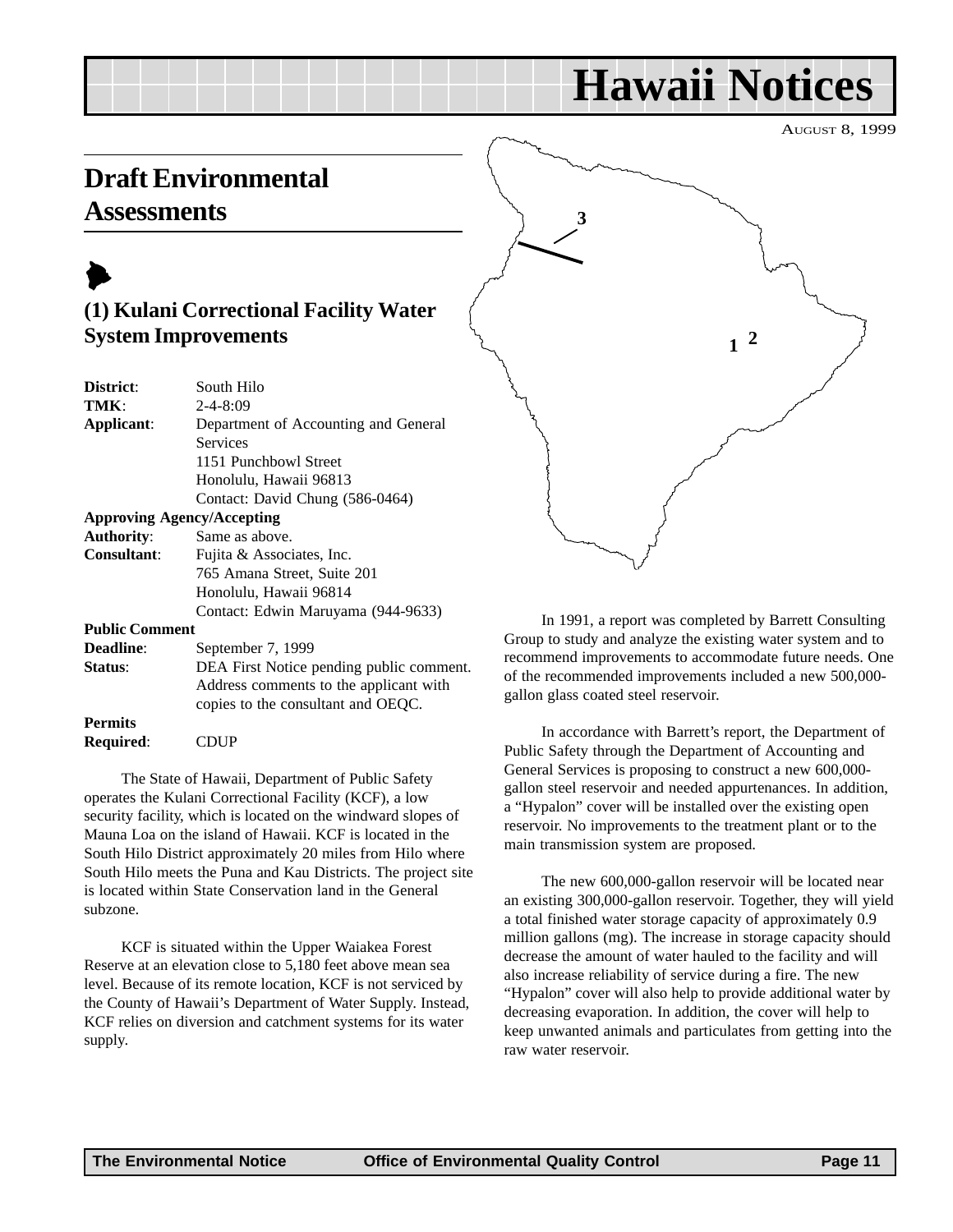# <span id="page-11-0"></span>**Hawaii Notices**

AUGUST 8, 1999

# **Final Environmental Assessments/Findings of No Significant Impacts (FONSI)**

# $\blacktriangleright$

### **(2) Waiakea Timber Management Area Commercial Harvesting & Reforestation**

| District:               | South Hilo                                       |  |  |
|-------------------------|--------------------------------------------------|--|--|
| TMK:                    | $1-8-12-3$ ; $2-4-8-1$ ; $2-4-8-10$ ; $2-4-8-22$ |  |  |
| Applicant:              | Department of Land and Natural Resources         |  |  |
|                         | Division of Forestry and Wildlife                |  |  |
|                         | P.O. Box 4849                                    |  |  |
|                         | Hilo, Hawaii 96720                               |  |  |
|                         | Contact: Jon Giffin (974-4221)                   |  |  |
|                         | <b>Approving Agency/Accepting</b>                |  |  |
| <b>Authority:</b>       | Same as above.                                   |  |  |
| <b>Public Challenge</b> |                                                  |  |  |
| Deadline:               | September 7, 1999                                |  |  |
| Status:                 | FEA/FONSI issued, project may proceed.           |  |  |
| <b>Permits</b>          |                                                  |  |  |
| <b>Required:</b>        |                                                  |  |  |

The Division of Forestry and Wildlife proposes to harvest timber and non-timber forest products from approximately 12,000 acres within the Waiakea Timber Management Area, and to subsequently reforest the harvested areas.

The State's goal is to assist in the creation of a sustainable forest industry that enhances the productivity and health of Hawaii's forests, restores and protects the forest environment, creates value and jobs through local processing from each tree harvested, and strengthen forest communities. With the downsizing of the sugar industry, Hawaii has a unique window of opportunity to create commercial forests that are environmentally sustainable and economically profitable for the potential investor, small and large landowners, and the people of Hawaii.

The Division will require that all forest management activities comply with the measures listed in the State's Best Management Practices for Maintaining Water Quality in Hawaii for activities such as pre-harvest planning, road improvement and maintenance, timber harvesting, site preparation and regeneration, fire management, and use of fuels and chemicals. Implementation of the BMP insures that environmental safeguards are utilized, such as effective soil erosion control practices, safe use and storage of chemicals, and visual buffers along major transportation corridors.

Within the WTMA, native forest stands will be accessible for traditional gathering of forest resources, research, hunting, and recreation. Commercial timber management activities will not be conducted in those areas containing 50 percent or more native forest cover.

The reforestation project was initiated about 35 years ago for the purpose of producing high quality hardwood timber species. Now that there are merchantable trees that can be harvested and made into high value wood products, this forest should be managed for timber resources as well as for all the other forest resources and uses that can provide public use, benefits, and enjoyment (e.g., research, education, recreation, and economic development).

# **Environmental Impact Statement Preparation Notices**



### **(3) Saddle Road Extension**

| District:             | South Kohala/North Kona                     |  |  |
|-----------------------|---------------------------------------------|--|--|
| TMK:                  | $6-8-1$ through 31                          |  |  |
| Applicant:            | Department of Transportation                |  |  |
|                       | <b>Highways Division</b>                    |  |  |
|                       | 869 Punchbowl Street                        |  |  |
|                       | Honolulu, Hawaii 96813                      |  |  |
|                       | Contact: Nelson Sagum (587-1834)            |  |  |
|                       | <b>Approving Agency/Accepting</b>           |  |  |
| <b>Authority:</b>     | Same as above.                              |  |  |
| <b>Consultant:</b>    | <b>DMT</b> Consultant Engineers             |  |  |
|                       | 73-5574 Maiau Street, Bay 6B                |  |  |
|                       | Kailua-Kona, HI 96740                       |  |  |
|                       | Contact: Jay Uyeda (329-1221)               |  |  |
| <b>Public Comment</b> |                                             |  |  |
| Deadline:             | September 7, 1999                           |  |  |
| Status:               | EISPN First Notice pending public com-      |  |  |
|                       | ment. Address comments to the applicant     |  |  |
|                       | with copies to the consultant and OEQC.     |  |  |
| <b>Permits</b>        | CZM consistency determination, Sec. 106     |  |  |
| Required:             | of Nat. Historic Preservation Act; U.S.     |  |  |
|                       | Army for dredge & fill, NPDES, UIC,         |  |  |
|                       | stream channel alteration, Sec. 401 WQC,    |  |  |
|                       | county plan approval, grading, subdivision. |  |  |
|                       |                                             |  |  |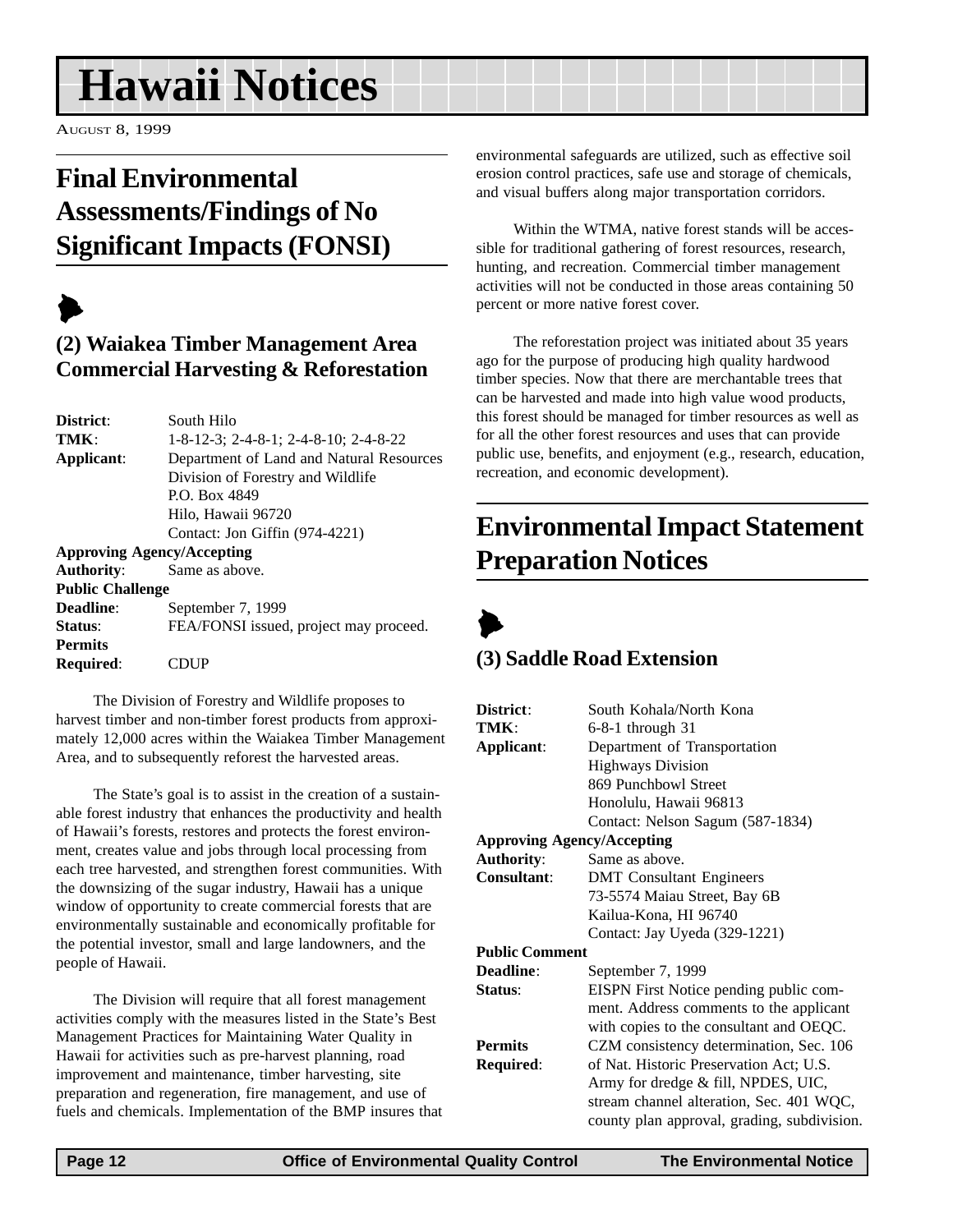<span id="page-12-0"></span>

The State Department of Transportation in consultation with the Federal Highway Administration proposes to construct an arterial connector, which will extend from Mamalahoa Highway, in the vicinity of the proposed realigned Saddle Road, to the Queen Ka'ahumanu Highway. The purposes of the proposed project are: 1) to improve the efficiency and operational level of traffic movement between East and West Hawai'i, particularly for traffic on the realigned Saddle Road; 2) to improve safety; and 3) to support the special needs of commercial and military traffic.

The project is located in the Waikoloa area and includes both developed and undeveloped lands. The EIS will discuss alternatives and evaluate impacts on native flora and fauna, geological features including streams, archaeological sites, traditional cultural uses, regional traffic, land use, socioeconomics, and other environmental variables. Scoping meetings will take place during the EISPN comment period.

**Kauai Notices**



**2**

# **Draft Environmental Assessments**

# $\bullet$ **(1) Kokee Exploratory Well No. 0739-03 Development**

| Waimea                                   |
|------------------------------------------|
| $1 - 4 - 01:13$                          |
| Department of Land and Natural Resources |
| 1151 Punchbowl Street, Room 221          |
| Honolulu, Hawaii 96813                   |
| Contact: Hiram Young (587-0260)          |
| <b>Approving Agency/Accepting</b>        |
| Same as above.                           |
| <b>Public Comment</b>                    |
| September 7, 1999                        |
| DEA First Notice pending public comment. |
| Address comments to the applicant with a |
| copy to OEOC.                            |
|                                          |
| NPDES, building                          |
|                                          |

The Department of Land and Natural Resources (DLNR), Division of State Parks is proposing to develop the existing Kokee Exploratory Well No. 0739-03 as a potable water source for Kokee State Park.

The proposed project involves the installation of a forty gallon per minute submersible pump, pump controls, connecting three inch pipeline, chlorination system and related electrical work.

# **Final Environmental Assessments/Finding of No Significant Impacts (FONSI)**



### **(2) Lihue and Hanamaulu Water Development Projects, Phase III**

| District: | Lihue             |
|-----------|-------------------|
| TMK:      | $3-8-02$ : por. 2 |

**1**

**3**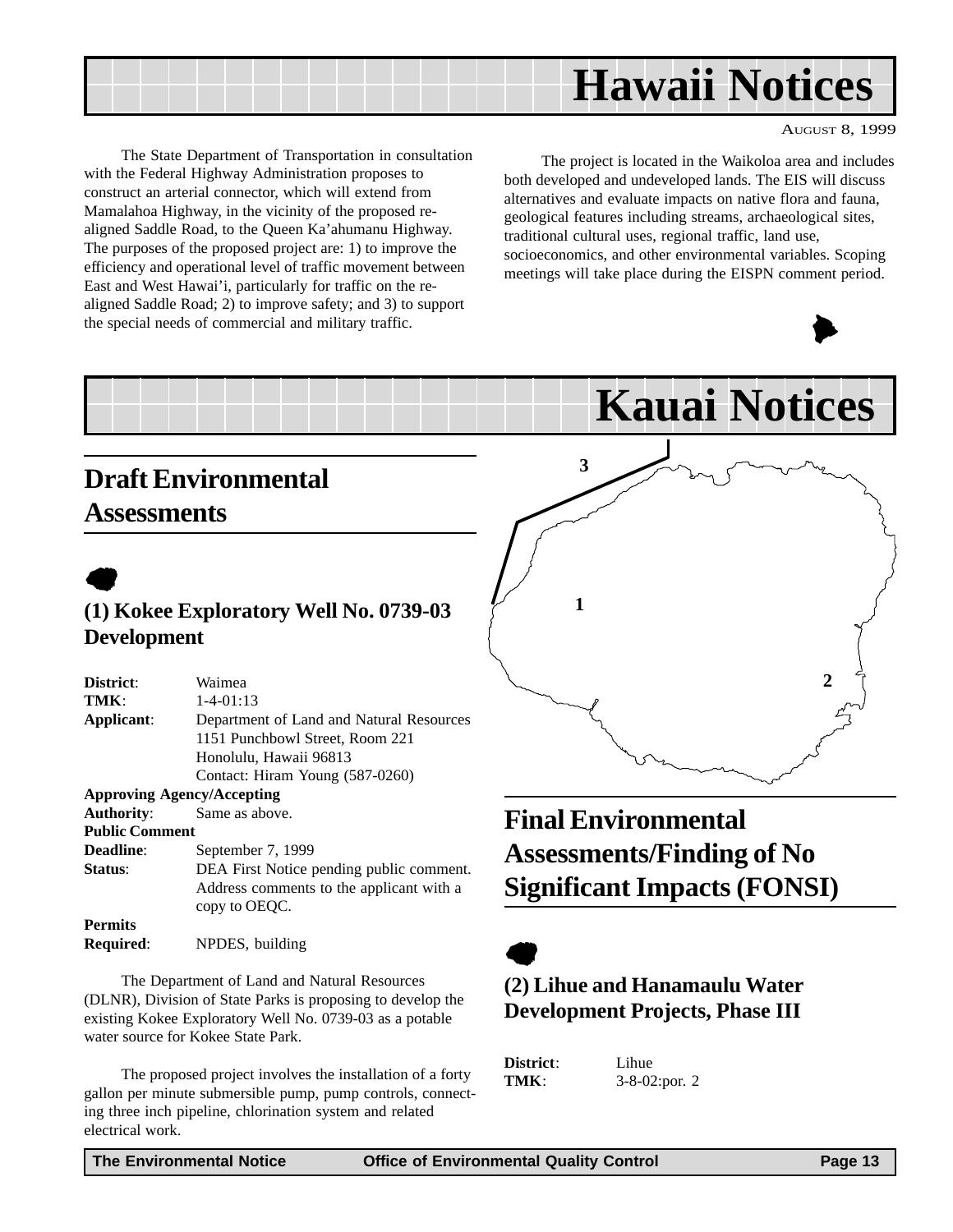# <span id="page-13-0"></span>**Kauai Notices**

#### AUGUST 8, 1999

| Applicants:                                       | County of Kauai Housing Agency         |  |
|---------------------------------------------------|----------------------------------------|--|
|                                                   |                                        |  |
|                                                   | 4193 Hardy Street                      |  |
|                                                   | Lihue, Hawaii 96766                    |  |
|                                                   | Contact: Dennis Alkire (241-6814)      |  |
|                                                   | and                                    |  |
|                                                   | County of Kauai                        |  |
|                                                   | Department of Water                    |  |
|                                                   | P.O. Box 1706                          |  |
|                                                   | Lihue, Hawaii 96766                    |  |
|                                                   | Contact: Keith Fujimoto (245-5449)     |  |
| <b>Approving Agency/Accepting</b>                 |                                        |  |
| <b>Authority:</b>                                 | Same as above.                         |  |
| <b>Consultant:</b><br>Fukunaga & Associates, Inc. |                                        |  |
|                                                   | 1388 Kapiolani Boulevard, 2nd Floor    |  |
|                                                   | Honolulu, Hawaii 96814                 |  |
|                                                   | Contact: Lynn Katahara (944-1821)      |  |
| <b>Public Challenge</b>                           |                                        |  |
| <b>Deadline:</b>                                  | September 7, 1999                      |  |
| Status:                                           | FEA/FONSI issued, project may proceed. |  |
| <b>Permits</b>                                    |                                        |  |
| Required:                                         | Pump installation permit, NPDES        |  |

The County of Kauai Housing Agency and the Department of Water propose to develop two existing potable water wells, Pukaki Well and Hanamaulu Well No. 3; construct a 100,000 gallon control tank, control valve station and appurtenances; and drill, case, test and develop Hanamaulu Well No. 4. The improvements are proposed to supplement the Lihue Water System. Growth and expansion of the Lihue service area have generated potable water demands that surpassed the capacities of the existing sources. Additionally, existing pumpage has been reduced by more than 20 percent because of the large demands and dropping well water levels. The well sites and proposed control tank and control valve station sites are situated on Lihue Plantation Company lands located approximately 3 miles northwest of Lihue, and are currently used for sugar cane cultivation.

Development of each of the wells would involve the installation of a line shaft vertical turbine water lubricated deep well pump; construction of a pump control building, pump controls and appurtenances, chlorination facilities, and electrical work at the well sites. The control tank would control the operation of the three wells. The control valve station would consist of above ground piping, valves, and appurtenances; and would control flow out of the control tank.

# **Environmental Impact Statement Preparation Notices (EISPN)**



### **(3) Kauai Acoustic Thermometry of Ocean Climate (ATOC), Phase 2**

| District:                         | Offshore                                 |  |  |  |  |
|-----------------------------------|------------------------------------------|--|--|--|--|
| TMK:                              | N/A                                      |  |  |  |  |
| Applicant:                        | University of California San Diego       |  |  |  |  |
|                                   | Scripps Institution of Oceanography      |  |  |  |  |
|                                   | IGPP-0225, 9500 Gilman Drive             |  |  |  |  |
|                                   | La Jolla, California 92093               |  |  |  |  |
|                                   | Contact: Dr. Peter Worcester (858-534-   |  |  |  |  |
|                                   | 8031)                                    |  |  |  |  |
| <b>Approving Agency/Accepting</b> |                                          |  |  |  |  |
| <b>Authority:</b>                 | Department of Land and Natural Resources |  |  |  |  |
|                                   | P.O. Box 621                             |  |  |  |  |
|                                   | Honolulu, Hawaii 96809                   |  |  |  |  |
|                                   | Contact: Tom Eisen (587-0439)            |  |  |  |  |
| <b>Public Comment</b>             |                                          |  |  |  |  |
| Deadline:                         | September 22, 1999                       |  |  |  |  |
| Status:                           | EISPN First Notice pending public com-   |  |  |  |  |
|                                   | ment. Address comments to the applicant  |  |  |  |  |
|                                   | with copies to the approving agency or   |  |  |  |  |
|                                   | accepting authority and OEQC.            |  |  |  |  |
| <b>Permits</b>                    |                                          |  |  |  |  |
| <b>Required:</b>                  | 'DUA                                     |  |  |  |  |

Scripps Institution of Oceanography proposes to retain in place and reuse the power cable and sound source installed by the Acoustic Thermometry of Ocean Climate (ATOC) Project under CDUP KA-2734 for an additional five years. The source is located on the seafloor at a depth of 807 meters(2648 ft), approximately 8 nautical miles(14.8 km) north of Kauai at 22° 20.94'N, 159° 34.18' W.

The results of the first phase of the ATOC Project demonstrate that average ocean temperatures can be measured much more accurately than originally anticipated. The ATOC Hawaii Marine Mammal Research Program (MMRP) has not found evidence that sound source transmissions affected the abundance, distribution, or singing behavior of humpback whales in the vicinity. The MMRP also found that humpback behavior showed no strong responses to the transmissions; however, the distance and time between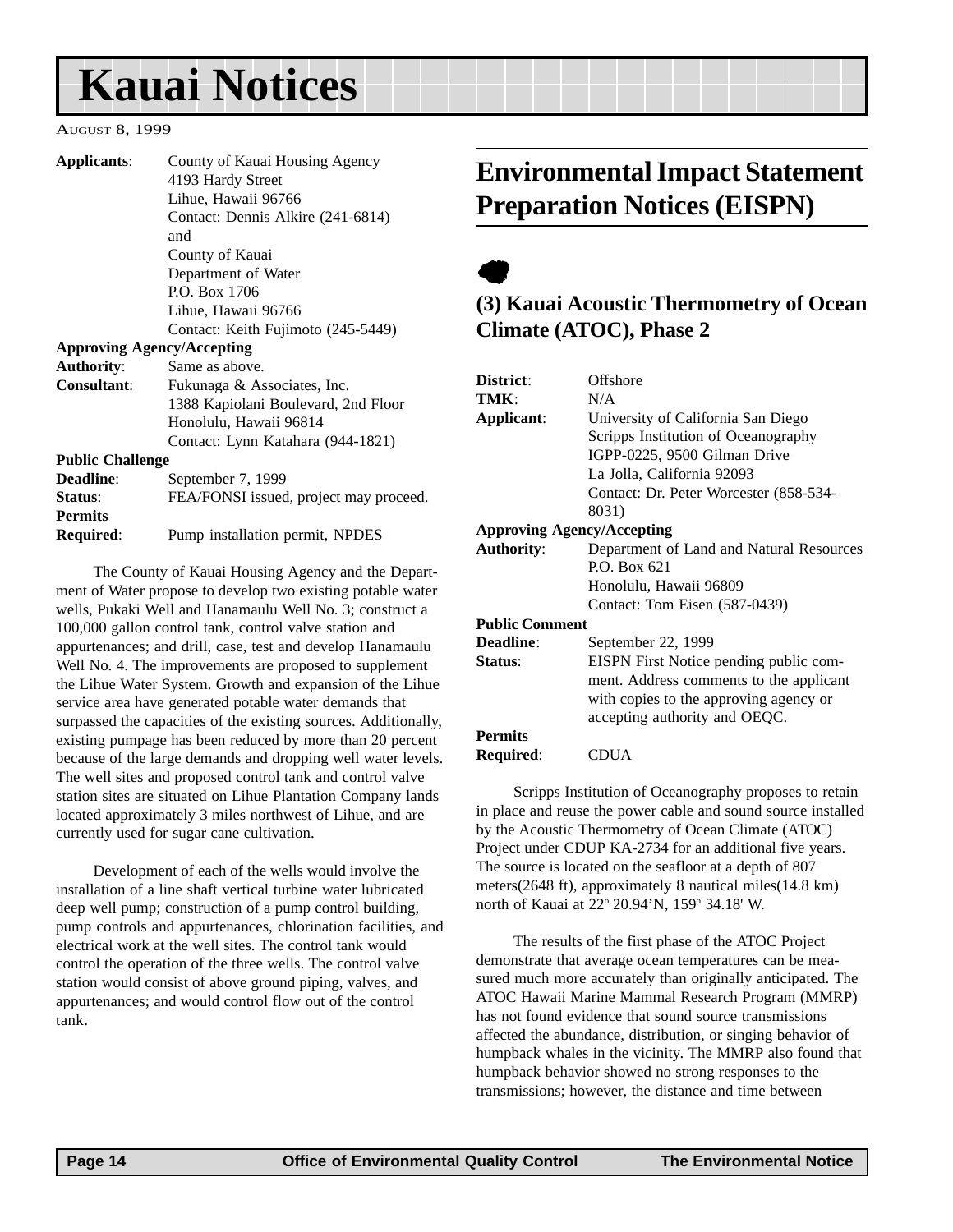<span id="page-14-0"></span>

 $\bullet$ 

successive whale surfacings increased slightly with increasing sound levels. These detected effects were found after intensive statistical analysis, and MMRP investigators concluded that these effects would not adversely impact the survival of an individual whale or the status of the North Pacific humpback whale population.

Based on these positive results, Scripps is proposing to continue operations for an additional five years using roughly the same source signal and transmission schedule to conduct the second phase of the research. The long-range goals are to use these data to study seasonal and interannual variability associated with a variety of oceanographic phenomena, such as El Nino/La Nina and the Pacific Decadal Oscillation (PDO), and to test and refine climate models in order to gain a better understanding of the Earth's changing climate.

# **Previously Published Projects Pending Public Comments**

### **Environmental Impact Statement Preparation Notices**

#### 7 **Kapalawai Resort**

| Applicant:                        | Destination Villages Kauai, LLC      |  |  |  |
|-----------------------------------|--------------------------------------|--|--|--|
|                                   | 4439 Via Abrigada                    |  |  |  |
|                                   | Santa Barbara, CA 93110              |  |  |  |
|                                   | Contact: Lewis Geyser (805-687-8788) |  |  |  |
| <b>Approving Agency/Accepting</b> |                                      |  |  |  |
| <b>Authority:</b>                 | County of Kauai, Planning Department |  |  |  |
|                                   | 4444 Rice Street, Suite 473          |  |  |  |
|                                   | Lihue, Hawaii 96766                  |  |  |  |
|                                   | Contact: Keith Nitta (241-6677)      |  |  |  |
| <b>Public Comment</b>             |                                      |  |  |  |
| <b>Deadline:</b>                  | August 23, 1999                      |  |  |  |

# **ATTENTION OEQC GUIDEBOOK USERS**

If you plan to make a submission to OEQC, please note: *the City & County of Honolulu has recently reorganized and some of the agency names and functions have changed.* Some agencies were merged, others dissolved. Check the list below and make corrections to the document distribution list in your guidebook. The Mayor's Office of Information (523-4385) can supply correct addresses, phone numbers and current directors names.

| <b>Former Name</b>                            | <b>New Name</b>                           |  |  |
|-----------------------------------------------|-------------------------------------------|--|--|
| Board of Water Supply                         | No change                                 |  |  |
| <b>Building Department</b>                    | Department of Design and Construction     |  |  |
| Department of Community & Social Resources    | Department of Community Services          |  |  |
| Department of Housing & Community Development | <b>Dissolved</b>                          |  |  |
| Department of Land Utilization                | Department of Planning & Permitting       |  |  |
| Department of Parks & Recreation              | Department of Parks & Recreation Services |  |  |
| Department of Personnel                       | Department of Human Resources             |  |  |
| <b>Planning Department</b>                    | Department of Planning & Permitting       |  |  |
| Department of Public Works                    | Department of Facility Maintenance        |  |  |
| Department of Transportation Services         | No change                                 |  |  |
| Department of Wastewater Management           | Department of Environmental Services      |  |  |
| Honolulu Police Department                    | No change                                 |  |  |
| Honolulu Fire Department                      | No change                                 |  |  |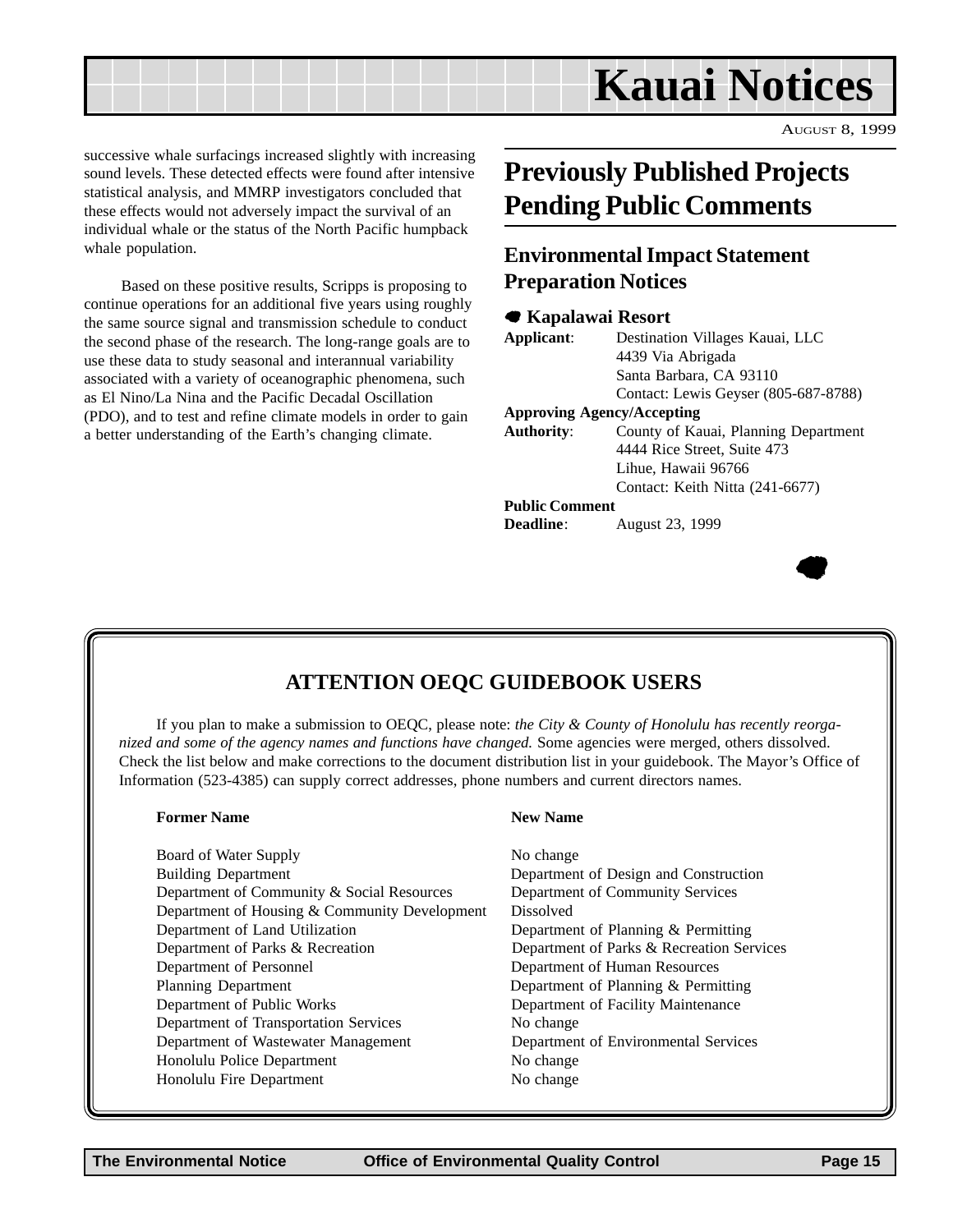# <span id="page-15-0"></span>**Shoreline Notices**

AUGUST 8, 1999

### **Shoreline Certification Applications**

Pursuant to § 13 -222-12, HAR the following shoreline certification applications are available for inspection at the DLNR District Land Offices on Kauai, Hawaii and Maui and at Room 220, 1151 Punchbowl St., Honolulu, Oahu (Tel: 587-0414). All comments shall be submitted in writing to the State Land Surveyor, 1151 Punchbowl Street, Room 210, Honolulu, HI 96813 and postmarked no later than fifteen (15) calendar days from the date of the public notice of the application.

| Case<br>No. | Date<br>Received                                                                                                                                                                                               | Location<br>Applicant                                                                                                                                           |                                                                           | Tax Map<br>Key                         |
|-------------|----------------------------------------------------------------------------------------------------------------------------------------------------------------------------------------------------------------|-----------------------------------------------------------------------------------------------------------------------------------------------------------------|---------------------------------------------------------------------------|----------------------------------------|
| $OA - 311$  | 07/21/99<br>Land Are "L- $2$ " as shown on<br>Condo Map Number 2568 being a<br>Por of RP Grant 340 to<br>Palekalahu, Kuikekala, Paakai<br>Jr.<br>and Huewaa, Mokuleia, Waialua,<br>Oahu (68-751 Crozier Drive) |                                                                                                                                                                 | ParEn, Inc. dba Park<br>Engineering for Joseph<br>Ganahl & Joseph Ganahl, | $6 - 8 -$<br>06:Por.<br>0 <sub>3</sub> |
| $OA-724$    | 07/19/99                                                                                                                                                                                                       | Lot 63 Pupukea-Paumalu Beach<br>Lots, File Plan 256, Paumalu,<br>Koolauloa, Oahu (209D Ke Nui<br>Road)                                                          | Wesley Tengan for Hatsumi<br>Maertz                                       | $5 - 9 - 02:67$                        |
| $OA-725$    | 07/28/99                                                                                                                                                                                                       | Lot 134-D, Ld Ct App 323,<br>Kailua, Koolaupoko, Oahu (23<br>Wilikoki Place)                                                                                    | Dr. M. Pierre Pang for<br>Dr. M. Pierre Pang                              | $4 - 3 - 19:49$                        |
| $0A-726$    | 07/09/99                                                                                                                                                                                                       | U.S. Naval Reservation (Fort<br>Weaver), Por of RP 6971, LCAw<br>11216, Ap 8 & 9, to M.<br>Kekauonohi, Puuloa, Ewa, Oahu<br>(Fort Weaver, Ewa, Oahu)            | U.S. Marine Corps for<br>U.S. Marine Corps                                | $9 - 1 -$<br>01:Por.<br>01             |
| $KA-075$    | 07/16/99                                                                                                                                                                                                       | Lot 7, Waipouli Beach Lots, Por<br>of RP 7373, LCAw 8559-B, Ap 42<br>to William Lunalilo, Kapaa,<br>Kauai (960 Niulani Street)                                  | Caires Land Surveying for<br>Regal Capital Corporation                    | $4 - 3 - 09:03$                        |
| $HA-027$    | 07/19/99                                                                                                                                                                                                       | Lot 1, Por of RP 3736, LCAw<br>10,642 Ap 1 to Puhi & RP 4033,<br>LCAw 2376, Ap 2 to Keauikalima,<br>Kapalaalaea 1st, North Kona,<br>Hawaii (77-6566 Alii Drive) | Wes Thomas Associates for<br>Richard & Loraine Tozer                      | $7 - 7 - 10:11$                        |

### **Shoreline Certifications and Rejections**

Pursuant to §13-222-26, HAR the following shorelines have been certified or rejected by the DLNR. A person may appeal a certification or rejection to the BLNR, 1151 Punchbowl Street, Room 220, Honolulu, HI 96813, by requesting in writing a contested case hearing no later than twenty (20) calendar days from the date of public notice of certification or rejection.

| Case<br>No. | Date<br>Cert/Rej      | Location                                                                                                                                          | Applicant                                                                             | Tax Map<br>Key         |
|-------------|-----------------------|---------------------------------------------------------------------------------------------------------------------------------------------------|---------------------------------------------------------------------------------------|------------------------|
| OA-715      | Certified<br>07/28/99 | Lots $1 \& 54-F$ , Ld Ct App 1002,<br>Kaneohe, Koolaupoko, Oahu (45-<br>002 Lilipuna Road)                                                        | Imata & Associates, Inc.<br>for Sevath Tanaka                                         | $4 - 5 - 01:39$        |
| $OA - 717$  | Certified<br>07/28/99 | Farrington Highway to Ala Hema<br>Street Project No. 93A-07-98,<br>Lualualei, Waianae, Oahu<br>(Maili Beach Park, Farrington<br>Highway, Waianae) | Department of<br>Transportation for C&C of<br>Honolulu, Dept of Parks &<br>Recreation | $8 - 7 - 16:02$        |
| $OA - 723$  | Certified<br>07/28/99 | Lot $2512$ (Map $235$ ) and Lot<br>10388 (Map 793), Ld Ct App<br>1069, Honouliuli, Ewa, Oahu<br>(91-150 Kaomi Loop)                               | ControlPoint Surveying,<br>Inc. for Estate of James<br>Campbell                       | $9 - 1 -$<br>26:178.51 |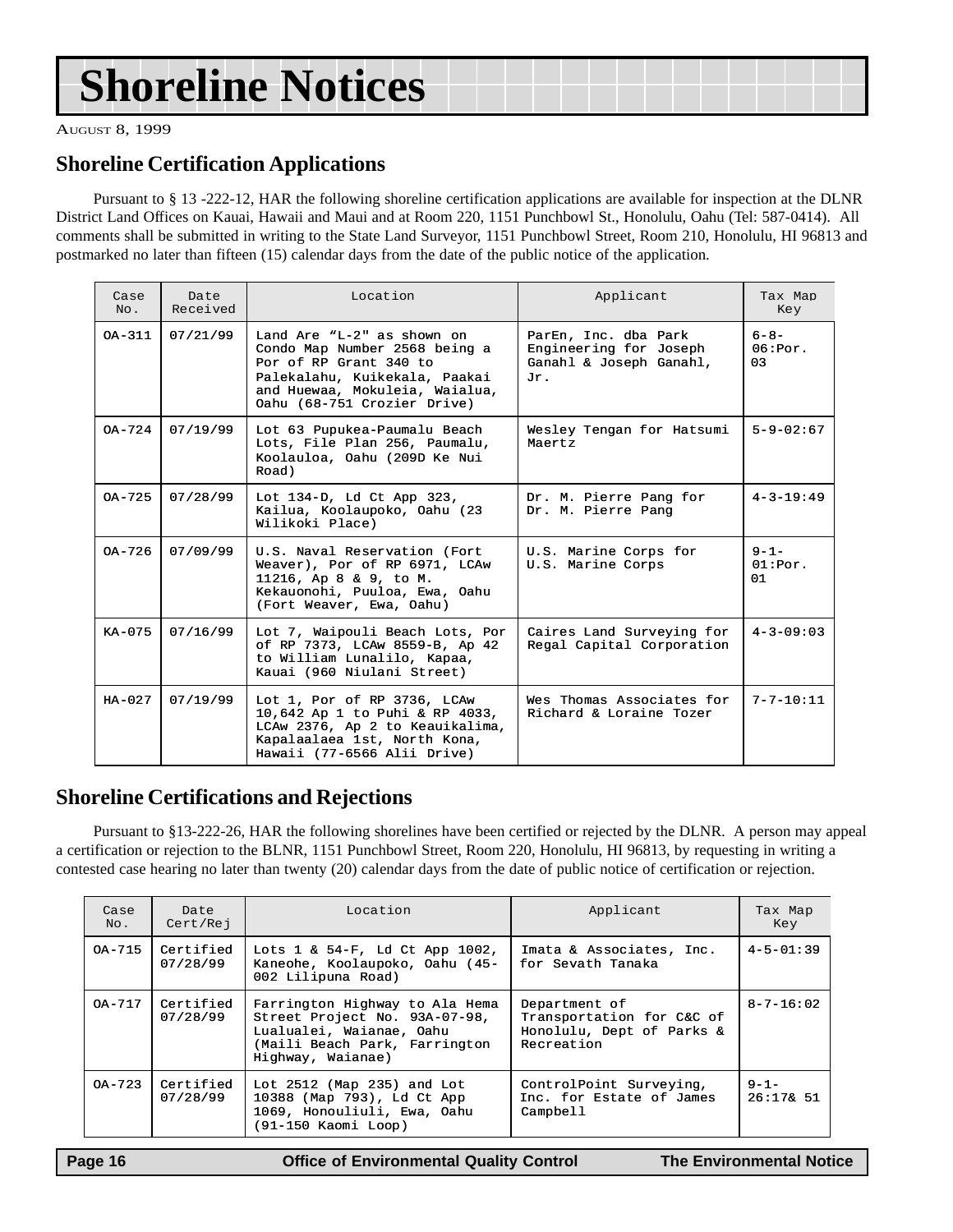# **Pollution Control Permits**

AUGUST 8, 1999

### **Department of Health Permits**

The following is a list of some pollution control permits currently being reviewed by the State Department of Health. For more information about any of the listed permits, please contact the appropriate branch or office of the Environmental Management Division at 919 Ala Moana Boulevard, Honolulu.

| Branch &<br>Permit<br>Type                                               | Applicant &<br>Permit Number                                                          | Project Location                                                                                                  | Pertinent<br>Dates          | Proposed Use                                                                                                     |
|--------------------------------------------------------------------------|---------------------------------------------------------------------------------------|-------------------------------------------------------------------------------------------------------------------|-----------------------------|------------------------------------------------------------------------------------------------------------------|
| Clean Air<br>Branch,<br>$586 - 4200$ ,<br>Noncovered<br>Source<br>Permit | Puna Geothermal<br>Venture<br>NSP No. 0008-02-N                                       | Located at 14-3860<br>Kapoho-Pahoa,<br>Pahoa, Hawaii                                                              | Issued:<br>July 14,<br>1999 | 35 MW (Nominal)<br>Geothermal Power<br>Plant, Wellfield,<br>ad Geothermal<br>Exploratory/Develo<br>pmental Wells |
| CAB,<br>$586 - 4200$ ,<br>Noncovered<br>Source<br>Permit                 | Mililani Group,<br>Inc.<br>NSP 0014-01-N                                              | Located at 94-560<br>Kamehameha<br>Highway, Waipio,<br>Oahu                                                       | Issued:<br>July 14,<br>1999 | Two (2) 100 lbs/hr<br>Crematory Units                                                                            |
| CAB,<br>$586 - 4200$ ,<br>Noncovered<br>Source<br>Permit                 | American Linen<br>NSP No. 0024-03-N<br>(Renewal)                                      | Located at 2771<br>Wai Wai Loop,<br>Honolulu, Oahu                                                                | Issued:<br>July 14,<br>1999 | One (1) 400 HP<br>Boiler and Three<br>$(3)$ 250 HP Boilers                                                       |
| CAB,<br>$586 - 4200$ ,<br>Noncovered<br>Source<br>Permit                 | A & P Cleaners<br>NSP No. 0375-01-N                                                   | Located at 179-C<br>Sand Island Access<br>Road, Honolulu,<br>Oahu                                                 | Issued:<br>July 14,<br>1999 | One (1) 200 HP<br>Boiler and Various<br>Petroleum Dry<br>Cleaning Equipment                                      |
| CAB, 586-<br>4200,<br>Temporary<br>Noncovered<br>Source<br>Permit        | Hawaiian Dredging<br>Construction<br>Company<br>Temporary NSP No.<br>$0448 - 01 - NT$ | Located at Various<br>Temporary Sites,<br>State of Hawaii<br>Initial Location:<br>Halawa Flats,<br>Honolulu, Oahu | Issued:<br>July 14,<br>1999 | 225 TPH Portable<br>Screener                                                                                     |
| CAB, 586-<br>4200,<br>Covered<br>Source<br>Permit                        | Ball Metal<br>Beverage<br>Container<br>Corporation<br>CSP No. 0074-01-C               | Located at 91-320<br>Komohana Street,<br>Kapolei, Oahu                                                            | Issued:<br>July 14,<br>1999 | Two-Piece Aluminum<br>Can Production<br>Plant                                                                    |
| CAB, 586-<br>4200,<br>Covered<br>Source<br>Permit                        | AES Hawaii, Inc.<br>CSP No. 0087-02-C<br>(Permit<br>Amendment)                        | Located at 91-086<br>Kaomi Loop, CIP,<br>Kapolei, Oahu                                                            | Issued:<br>July 9,<br>1999  | 180 MW Coal-Fired<br>Cogeneration Plant                                                                          |
| CAB, 586-<br>4200,<br>Covered<br>Source<br>Permit                        | Aloha Petroleum,<br>Ltd.<br>CSP No. 0307-02-C                                         | Located at Hilo<br>Sales Terminal,<br>999 Kalanianaole<br>Avenue, Hilo,<br>Hawaii                                 | Issued:<br>July 14,<br>1999 | Two (2) 10,000 bbl<br>Internal Floating<br>Roof Storage<br>Tanks, Nos. HT-901<br>and $HT-902$                    |
| CAB, 586-<br>4200,<br>Covered<br>Source<br>Permit                        | Jas. W. Glover,<br>Ltd.<br>CSP No. 0010-01-<br>C/CT                                   | Located at 890<br>Leilani Street,<br>Hilo, Hawaii                                                                 | Issued:<br>July 28,<br>1999 | Two Asphalt<br>Concrete Plants<br>and Two Stone<br>Processing Plants                                             |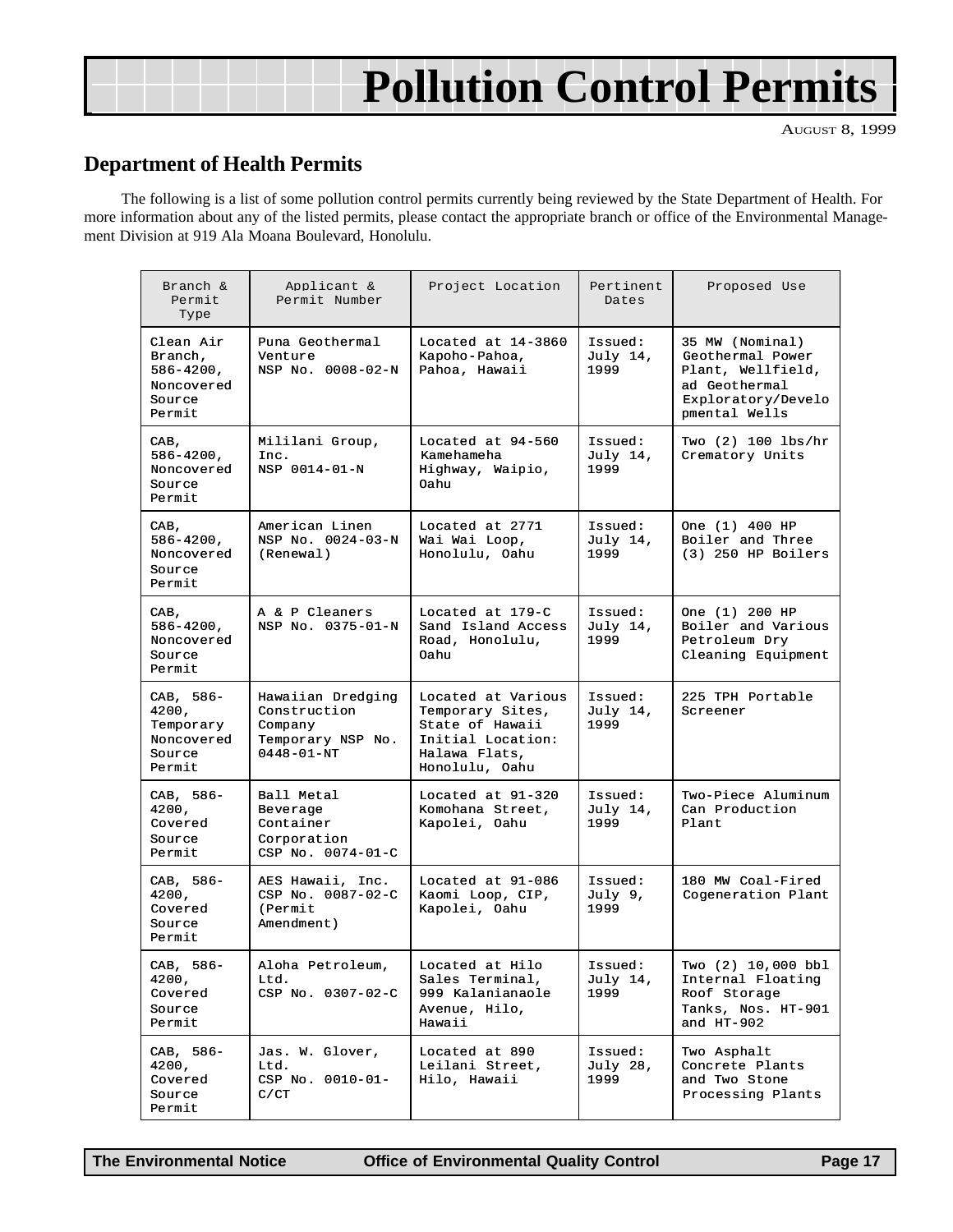# **Pollution Control Permits**

AUGUST 8, 1999

### **Department of Health Permits (continued)**

| Branch &                                                                   | Applicant &                           | Project                                  | Pertinent                    | Proposed Use                                            |
|----------------------------------------------------------------------------|---------------------------------------|------------------------------------------|------------------------------|---------------------------------------------------------|
| Permit Type                                                                | Permit Number                         | Location                                 | Dates                        |                                                         |
| Solid and<br>Hazardous Waste<br>Branch,<br>586-4226, Solid<br>Waste Permit | Stay & Sons,<br>Inc.                  | Haseko-Ewa<br>Marina, Ft.<br>Weaver Road | Date<br>Received:<br>7/20/99 | Greenwaste Composting                                   |
| SHWB, 586-4226,<br>Solid Waste<br>Permit                                   | Mid Pacific<br>Environmental,<br>Inc. | 281 Amala<br>Place,<br>Kahului,<br>Maui  | Date<br>Received:<br>7/23/99 | Petroleum<br>Contaminated Soils<br>Remediation facility |
| SHWB, 586-4226,<br>Solid Waste<br>Permit                                   | Hawaii Bio-<br>Friendly               | $P.0.$ Box<br>811<br>Honokaa.<br>Hawaii  | Date<br>Received:<br>7/26/99 | Used Oil Transporter                                    |
| SHWB, 586-4226,                                                            | Ekahi                                 | 1009 Puuwai                              | Date                         | Wastewater (grease                                      |
| Solid Waste                                                                | Environmental                         | St.                                      | Received:                    | trap and septic                                         |
| Permit                                                                     | Service/Biocare                       | Honolulu                                 | 7/27/99                      | waste) processing                                       |
| Clean Water                                                                | Honolulu Dept.                        | Waianae                                  | Comments                     | Discharge secondary                                     |
| Branch, $586-$                                                             | οf                                    | Wastewater                               | Due:                         | treated domestic                                        |
| 4309, NPDES &                                                              | Environmental                         | Treatment                                | August                       | wastewater and storm                                    |
| ZOM                                                                        | Services                              | Plant.                                   | 25, 1999                     | water to the ocean                                      |

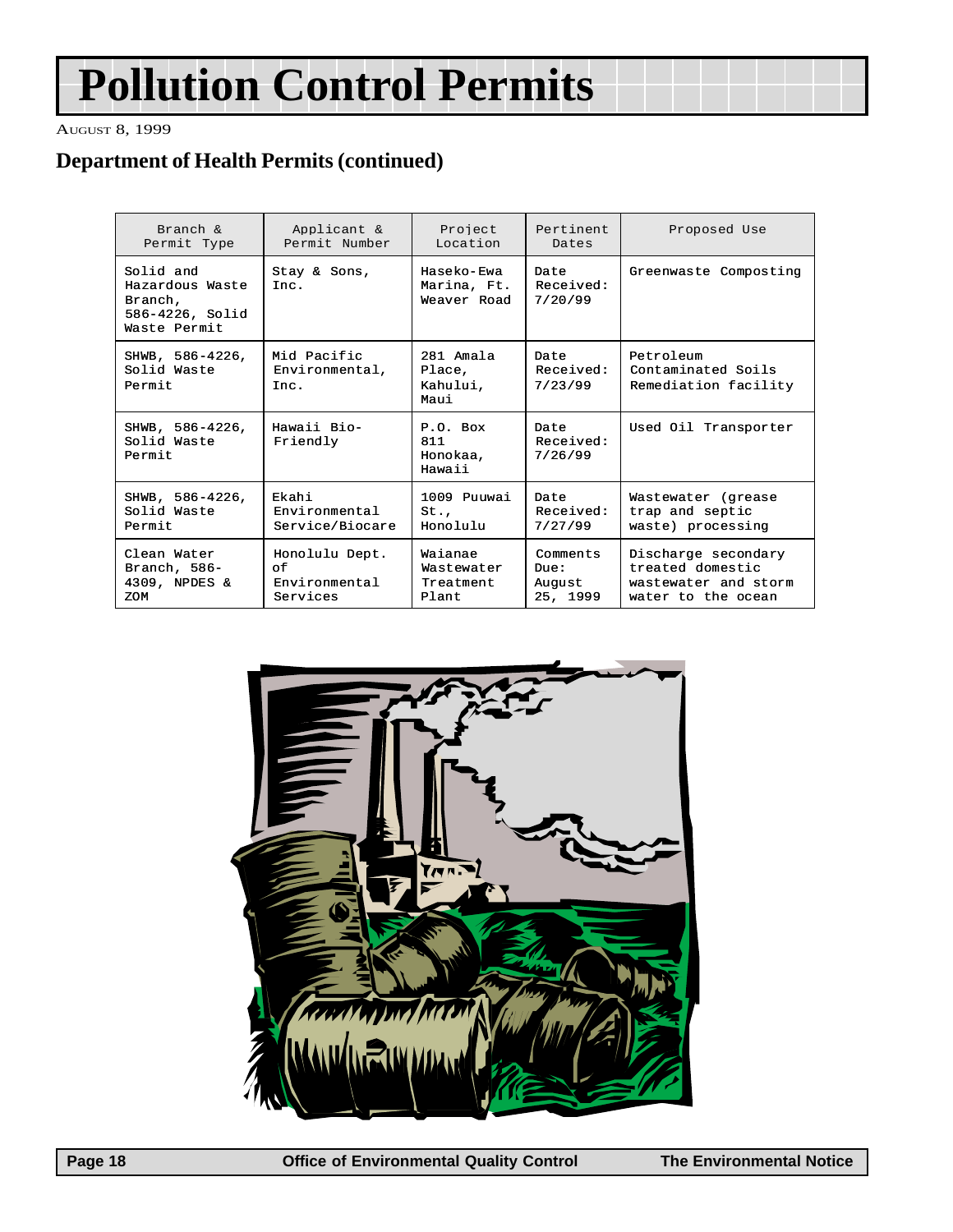# **Federal Notices**

### <span id="page-18-0"></span>**Interim Rule on Noxious Weeds**

Noxious weeds affect both crops and native plant species in the same way -- by out-competing for light, water and soil nutrients. Noxious weeds also grow in aquatic habitats and may clog waterways and block irrigation and drainage canals. Infestations of noxious weeds can have a potentially disastrous impact on biodiversity and natural ecosystems, as evidenced by the case of the Mediterranean clone of *Caulerpa taxifolia*, a federally listed aquatic noxious weed. The clone was introduced into the Mediterranean in 1984 and has since spread along the French and Italian coasts, covering 10,000 acres of coastal sea floor and crowding out many native sea biota such as corals. The Animal and Plant Health Inspection Service (APHIS) of the U.S. Department of Agriculture has amended its noxious weed regulations to clearly state that a permit is required for the movement of noxious weeds interstate, as well as into or through the United States. The current regulations provide for the issuance of permits for movements into or through the United States, but do not explicitly address interstate movements. This action is necessary to help prevent the artificial spread of noxious weeds into noninfested areas of the United States. This interim rule is effective **JULY 29, 1999**. APHIS welcomes public comment; it will consider all comments received by **SEPTEMBER 27, 1999**. Send your comment (stating that your comments refer to Docket No. 98-098-1) and three copies to: Docket No. 98-091-1, Regulatory Analysis and Development, PPD, APHIS, Suite 3C03, 4700 River Road, Unit 118, Riverdale, MD 20737-1238 (see, 64 F.R. 41007, July 29, 1999).

### **Army Corps' Nationwide Permits Proposal**

On December 13, 1996, the U.S. Army Corps of Engineers (ACOE) reissued Nationwide Permit (NWP) 26 for a period of two years. NWP 26 authorizes discharges of dredged or fill material into HEADWATERS (*non-tidal streams, lakes, and impoundments that are a part of a surface tributary system to interstate or navigable waters of the U.S. and are not adjacent to interstate or navigable waters*) and ISOLATED WATERS (*non-tidal waters of the U.S. that are not part of a surface tributary system to interstate or navigable waters of the U.S. and are not adjacent to interstate or navigable waters*) provided the discharge does not result in the loss of greater than 3 acres of waters of the United States or 500 linear feet of stream bed.

AUGUST 8, 1999

ACOE also announced its intention to replace NWP 26 with activity specific NWP's prior to the expiration date of NWP 26. **To improve protection of the aquatic environment, the U.S. Army Corps of Engineers (ACOE) is proposing to issue five new nationwide permits (NWPs) and modify six existing NWPs when they expire.** ACOE is also proposing to modify nine NWP general conditions, add three new general conditions, and at a more local level, develop regional conditions to the proposed new and modified NWP's. Concurrent with the *Federal Register* notice, each Corps district will issue a public notice to solicit comments on their final draft regional conditions for the proposed new and modified NWPs (*see http:// www.pod.usace.army.mil/news/newsrel.html for current draft regional conditions for the Honolulu District, which may change in response to public comment*). For further information, call David Olson or Sam Collinson at (202) 761-0199 or access ACOE's Regulatory Home Page at http:// www.usace.army.mil/inet/functions/cw/cecwo/reg/. Written comments must be sent to HQUSACE, ATTN: CECW-OR, 20 Massachusetts Avenue, NW, Washington, DC 20314-1000. Electronic comments must be sent to cecwor@hq02.usace.army.mil. All comments must be received by **SEPTEMBER 7, 1999**. (see 64 F.R. 39252, July 21, 1999, for specific details).

### **Midway Atoll National Wildlife Refuge Historic Preservation Plan**

The U.S. Fish and Wildlife Service (FWS) has issued the Midway Atoll National Wildlife Refuge Historic Preservation Plan as part of its responsibilities for the long-term management of historic properties on the atoll. This plan defines a program to integrate historic preservation planning with the wildlife conservation mission of the FWS. Midway's historically important buildings and structures are primarily associated with World War II. Nine structures specifically associated with the June 1942 Battle of Midway were designated as National Historic Landmarks in 1986. Archaeological and architectural studes conducted in 1993 and 1994 identified and evaluated buildings, structures and objects on the atoll's two main islands and determined that an additional 69 properties were eligible for listing on the National Register of Historic Places. Written requests for copies of the Plan should be addressed to the U.S. Fish and Wildlife Service, Pacific Islands Ecoregion, Box 50088, Honolulu, HI 96850. For more information, call Robert Smith in Honolulu at 541- 2749 (see, 64 F.R. 38466, July 16, 1999).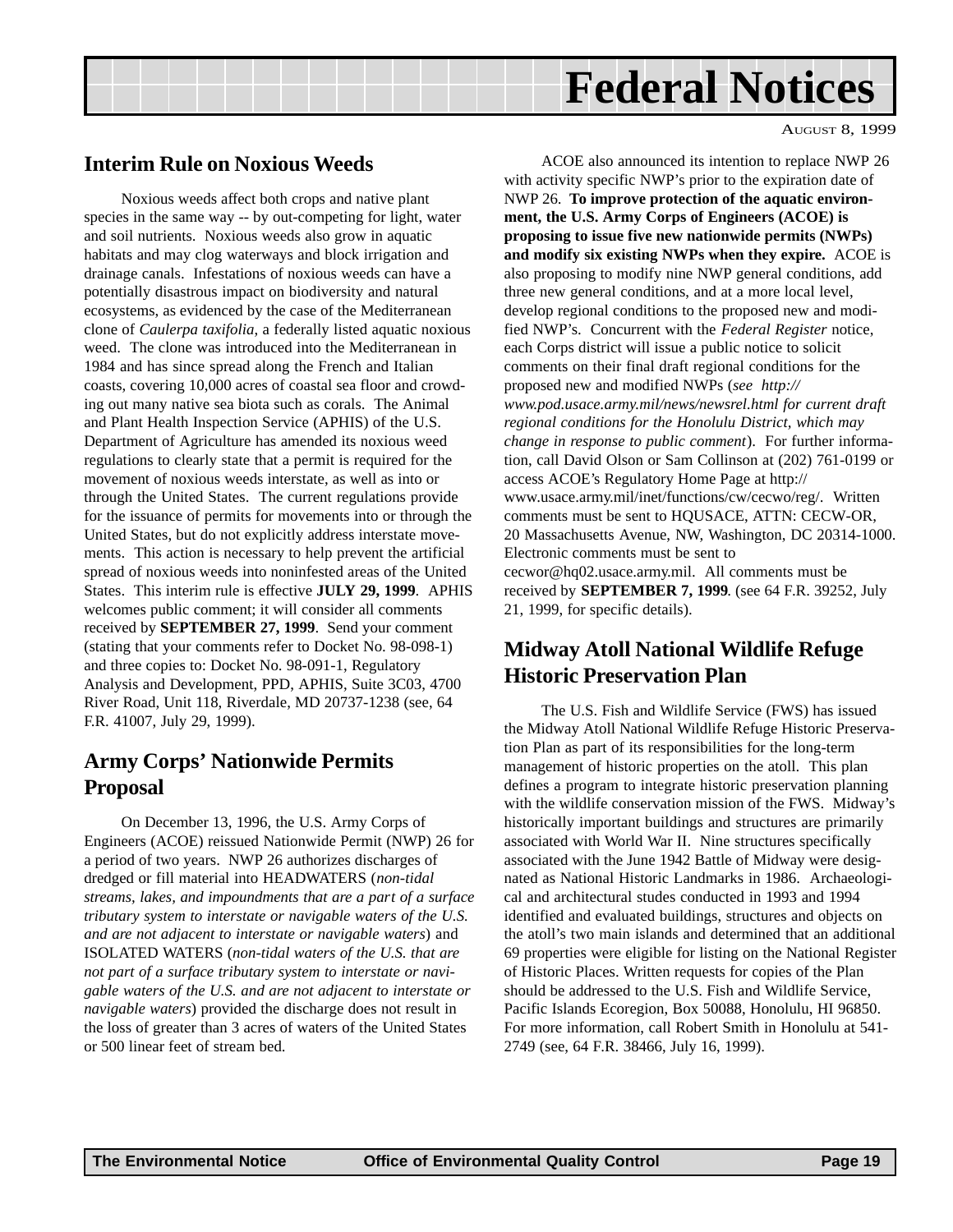# **Letters of Notice**

AUGUST 8, 1999

OEQC prints "Letters of Notice" to encourage public participation in our EIS system. Your views are welcome. We may edit letters due to limited space. The opinions presented do not necessarily reflect those of OEQC.

### **The Hawaiian Hoary Bat and Commercial Harvesting of Forest Products in the Waiakea Timber Management Area**

*Below are printed excerpts from a May 10, 1999, comment letter by Ms. Theresa Menard of the Department of Zoology, University of Hawai'i (concerning the draft environmental assessment for Commercial Harvesting of Forest Products and Subsequent Reforestation of Waiakea Timber Management Area) and excerpts from the June 29, 1999, response by Mr. Jon Giffin of the Division of Forestry and Wildlife, Department of Land and Natural Resources. Citations have been omitted; copies of the original letters are available for review at OEQC.*

#### **MS. MENARD:**

As you know, I am studying the endangered Hawaiian hoary bat for my thesis research project at the

University of Hawaii. Before entering graduate school at UH, I was the Associate Biologist for the Nature Conservancy of Hawaii. In this capacity, I maintained the Heritage Program's database on bat distribution and conducted surveys for bats on several Hawaiian islands (i.e. Maui, Kahoolawe, Oahu, and the Big Island). Presently the focus of my research is on seasonal patterns of habitat use by the bat on the island of Hawaii. Since 1996, I have spent several hundred

person-hours observing bat activity along an elevational gradient (from sea level to 6,300 ft). In addition, I am familiar with nearly all the previously published literature on hoary bats in Hawaii, as well as in North and South America. Also, I have had the opportunity to examine the Hawaiian hoary bat specimen collections at the Bernice P. Bishop Museum (Honolulu) and the Smithsonian Institution's National Museum of Natural History (Washington DC).

I have reviewed the above mentioned draft environmental assessment, and based on my knowledge of hoary bats, I cannot concur with the agency's determination that "the project will not have a significant impact" on an endangered animal. Timber harvesting in a roost area is likely to disturb hoary bats because hoary bats roost in trees, not caves. Although tree-roosting bats generally have alternate roost



trees and roost areas to move between ... , during the breeding season (June and July) mother bats are quite site-faithful to an individual tree ... . Mother hoary bats do not carry their young with them in flight as they forage, rather the young cling to one tree until they are capable of flight on their own at about 4 weeks of age ... . Disturbance in the roost area during the breeding season could easily be fatal to both the mother and young. For example, if their roost tree is cut the pre-volant young could be crushed when the tree hits the ground. Although the mother bat will probably attempt to carry her young if they are disturbed at the roost, the move is risky because mother hoary bats have difficulty flying while carrying their young. She will most likely fall to the ground with her young still attached ... where they are all likely to die from exposure or predation.

Of course, the great mystery is whether or not the [Waiakea Timber Management Area (WTMA)] is a bat breeding site. Although ... the draft EA states (page 11) that "there are no records of bats breeding in the area", this is not

> surprising because obtaining data on this elusive animal is difficult. In fact, I know of only one instance in which a mother and her pups were found together (1 female captured with 2 young in June 1889 at an unknown elevation in Hilo; NMNH Specimen #98148). I strongly suspect that bats are indeed breeding in the [WTMA] because the site is forested and temperatures in the area are conducive to breeding (i.e. pups do not risk freezing to death as they would further upslope). Moreover, on the Big Island, bat

pups are known from 1,800 feet (BPBM Specimen #161228) and lactating females are known from sites at 2,200 feet ... . This elevational range is contained within the [WTMA]. In light of these facts, **I recommend that timber harvesting be suspended in the [WTMA] during the months of June and July so as not to interfere with the breeding season of the endangered Hawaiian hoary bat.**

With regard to the failure of [Division of Forestry and Wildlife (DOFAW)] biologists to detect bats in the [WTMA], this is not surprising given that the surveys were conducted in winter (Dec - Feb). At my low elevation study sites (that is sites ranging from sea level to 1,500 feet), the period of least activity is winter. No doubt, bats will be detected at [WTMA] in other seasons, especially fall.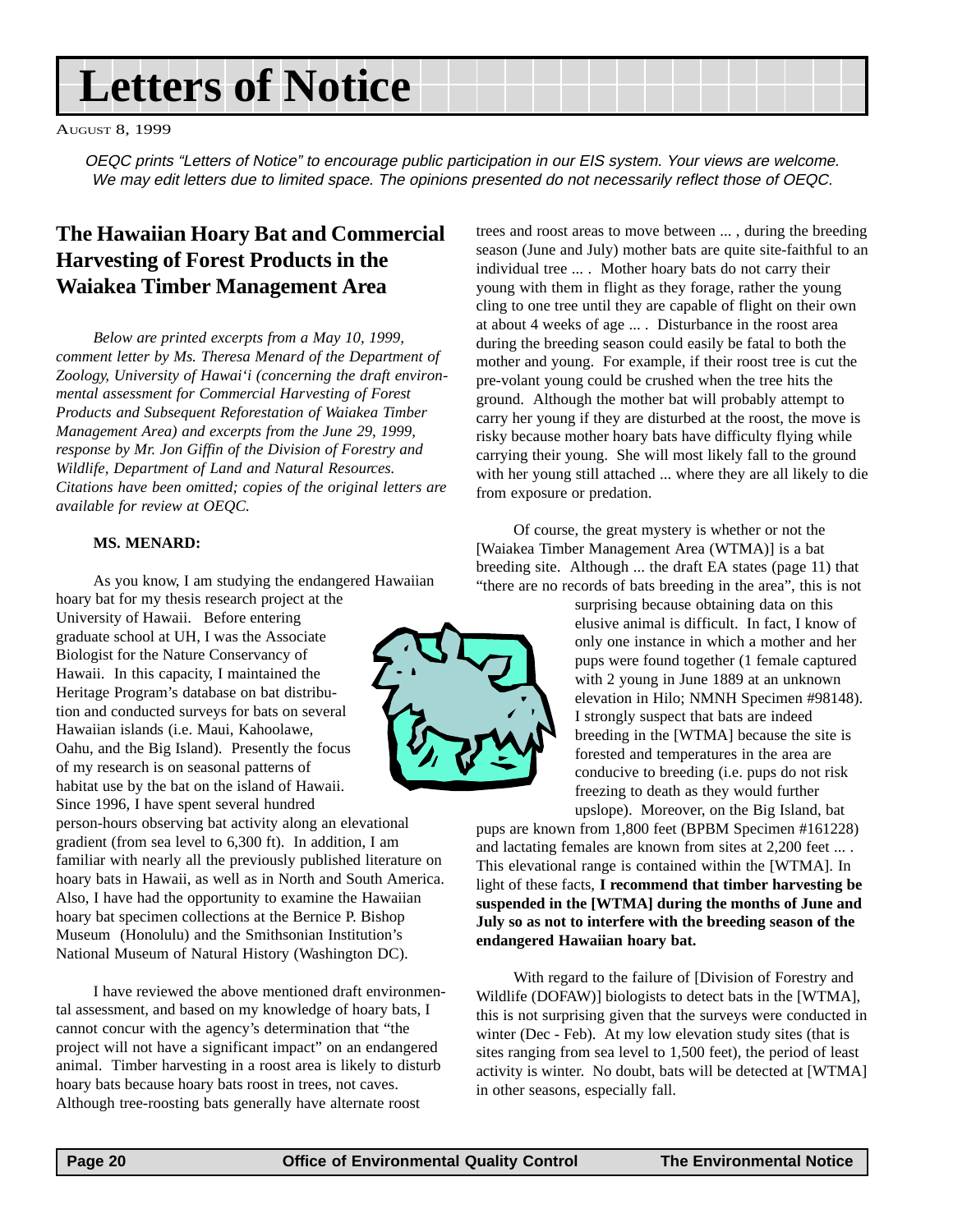

One final comment, the draft EA states that "if any rare animal roosting trees are encountered a no-harvest zone (250 feet in radius) will be established around each site" (page 33). While this is well intentioned, the likelihood that a bat will be found at the roost is slim. I have never encountered a bat at the roost. Even when Jacobs and I radio-tracked a bat back to its roost tree, we were unable to locate it. These bats are tiny and cryptic. Waiting for a roost site to be discovered and then suspending operations in the area of the roost tree is not a practical approach to managing bat habitat, rather it is better to simply suspend harvesting during the months when the bats are at their most vulnerable (i.e. during the breeding season in June and July).

#### **MR. GIFFIN**

Thank you for your letter of May 10, 1999, received during the public comment phase for the subject project. We offer the following responses in the respective order of your comments:

1. There are no observations of roosting or breeding bats in the WTMA. We cannot assume that, because the WTMA is "forested and temperatures in the area are conducive to breeding," that there are indeed breeding bats in the area. As you stated, "the great mystery is whether or not the WTMA is a bat

breeding site." The age and condition of the trees within the WTMA must be considered. Most trees in the eucalyptus planting are 14 years of age and in their second rotation, meaning that this is the second scheduled harvesting for this timber species within the WTMA. The Queensland maple planting will be managed by selection harvesting, meaning that the larger, dominant trees will not be harvested probably



AUGUST 8, 1999

for another 15 to 20 years. The first priority of harvesting will be the smaller, poorly formed trees.

Bats have been observed in Hilo town proper, especially around streetlights where there are abundant insects for food. It is probable that bats also roost near these food sources.

Every precaution will be taken to avoid any impacts to the Hawaiian hoary bat from harvesting or other silvicultural activities within the WTMA. As stated in the draft EA, not all trees in an area will be harvested. Within a 40-acre patch cut, for instance, a number of trees will be left for wildlife and

> aesthetics. During harvesting, if a visual sighting determines that bats are probably breeding in the area, that particular 40-acre patch will not be cut. Visual surveys, together with sonar equipment testing at night, should increase the probability of detecting any bats that may be breeding in the area.

> Also, the logging contractee and workers will be trained and educated about the Hawaiian hoary bat. If they see a bat fall to the ground, they must cease operations and call DOFAW immediately. The DOFAW Wildlife Biologists will provide appropriate services, including possibly moving and rearing the bat, and/or turning it over to

an appropriate endangered species propagation program (such as the Peregrine Fund).

2. When and if bats are proven to breed in the WTMA, we agree that harvesting activities will cease during their breeding season (June and July). We will continue with visual and sonic detection during all seasons, especially in new prospective harvest areas.